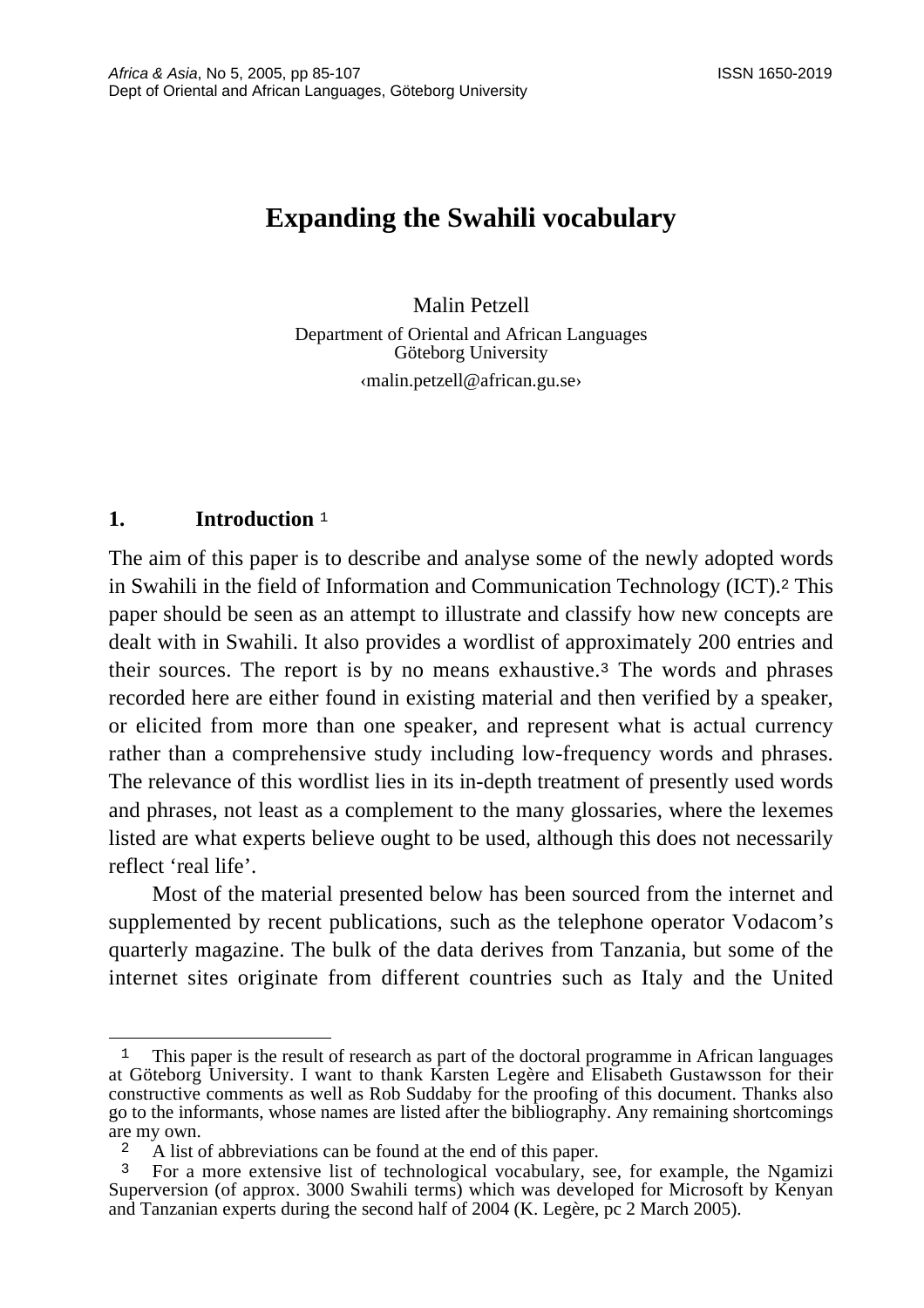Kingdom (see bibliography for details). Native Swahili speakers have also been consulted in interviews and via e-mail.

The paper begins with an overview of the Swahili language and its structure. Subsequently, a model (framework) for dealing with changes in the lexicon is presented, followed by a discussion of the new terms in Swahili. Finally, following the bibliography, there is an appendix containing newly collected technological terms in Swahili with an English translation.

# **2. The Swahili language and its loans**

A substantial amount of the Swahili vocabulary is of non-Bantu origin, and most of it entered the language through borrowing. This is still taking place, especially in the form of what may be referred to as convenience borrowing. This means that when a new phenomenon in the language needs to be described, a word (or a concept) is imported, with or without adaptation. It is not uncommon for a language to make use of loanwords, cf. English which has imported approximately half of its vocabulary from Romance languages. The early borrowings in Swahili stem from Arabic and Persian while the more recent originate from English. Arabic is still by far the largest contributor. 'The lesser contributors to the Swahili lexicon are Persian, the Indo-Aryan languages (of Cutchi/Kachchi, Gujarati, Hindi, Sanskrit), Portuguese, Turkish German and French in descending order of importance' (Lodhi 2000:1). Today, the new words that are taken into the Swahili language all come from English. That is contrary to what Julius Nyerere stated in 1978. He declared that new words should, in the first instance, be sought for in other Tanzanian Bantu languages before foreign languages are considered (Legère 2002:172). This is of course impossible to follow nowadays where the opposite is happening. The other Tanzanian Bantu languages borrow technological terminology from Swahili, which in turn borrowed the terms from English.

There is no coordinated approach for dealing with loanwords in Swahili (Legère 1991:75). One example of this is how compounds are treated. At times the associate morpheme *a* is used, as in *kadi ya sauti* 'sound card', and sometimes not, as in *barua pepe* 'e-mail'. Though BAKITA (Baraza la Kiswahili la Taifa) and other institutions coin terms, there is no common method for dealing with new vocabulary in Swahili. The words that are borrowed today are related to technology, science, sports and modern entertainment. As stated earlier, this paper will solely focus on ICT vocabulary.

# **3. The Swahili language structure**

Swahili is an agglutinative language, i.e. the morphemes are joined together. As in other Bantu languages, nouns are divided into sets or classes. Each class is roughly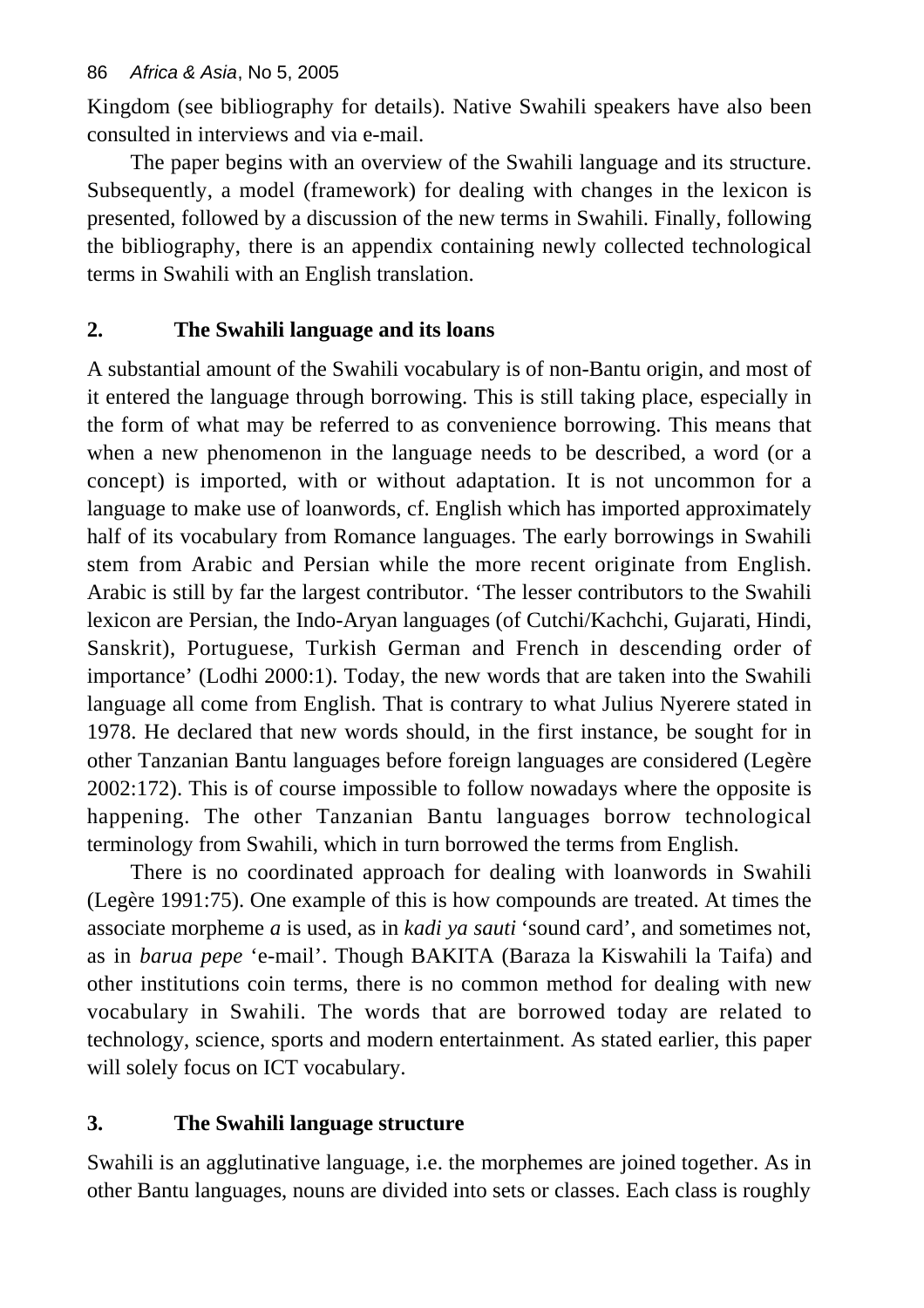| Gender/<br>Class    | Nominal<br>prefixes              | Examples                                       | Semantic categories                                                                                      |
|---------------------|----------------------------------|------------------------------------------------|----------------------------------------------------------------------------------------------------------|
| 1(SG)<br>$2$ (PL)   | $m$ -, $mw$ -<br>$wa$ -, $w$ -   | <i>mtoto</i> 'child',<br>watoto                | Names of human beings                                                                                    |
| 3(SG)<br>$4$ (PL)   | $m$ -, $mw$ -<br>$mi$ -, $m$ -   | <i>mguu</i> 'leg',<br>miguu                    | Names of trees, plants, nature,<br>body parts, human activities                                          |
| 5(SG)<br>$6$ (PL)   | $(jii)$ -<br>$ma-$               | <i>chungwa</i> 'orange',<br>machungwa          | Names of fruits, uncountables,<br>everyday objects, persons,<br>augmentatives, nouns of Arabic<br>origin |
| 7(SG)<br>8 (PL)     | $ki$ -, $ch$ -<br>$vi$ -, $vy$ - | kitabu 'book',<br>vitabu                       | Everyday objects, animals, body<br>parts, persons, diminutives,<br>languages                             |
| 9(SG)<br>$10$ (PL)  | $(N)$ -<br>$(N)$ -               | <i>nyumba</i> 'house',<br>nyumba               | Abstract and concrete things,<br>kinship terms, animals, natural<br>elements, nouns of foreign origin    |
| 11, 14<br>$10$ (PL) | $u-$ , $w-$<br>$(N)$ -           | uso 'face',<br>nyuso                           | Nouns of objects (class 11),<br>singular abstract nouns (class 14)                                       |
| 15                  | $ku$ -, $kw$ -                   | <i>kujua</i> 'to know'                         | Verbal nouns                                                                                             |
|                     |                                  | 16, 17, 18 <i>pa-, ku-, mu- mahali</i> 'place' | Locatives. Only one noun. The<br>locative prefixes are primarily<br>attached to other words.             |

*Table 1. Swahili noun classes.*

associated with certain semantic characteristics; there are classes for human beings, animals, plants, artefacts, abstract concepts, etc. The 15 classes (3 of which are locative) are numbered according to the Meinhof system. In Swahili, most foreign words are put into class 9 (with their plural in class 10). The infinitival form of the verb constitutes class 15. Many of the new verbs borrowed from English are put into this class such as *kudownload* 'to download'.

The verbs are complex and the verb phrase shows the fullest extent of the agglutinative word structure. The verb consists of a root which may have various derivational suffixes (thus constituting the stem). A typical affirmative verb form consists of a subject marker, tense/mood/aspect markers, optional relative pronoun,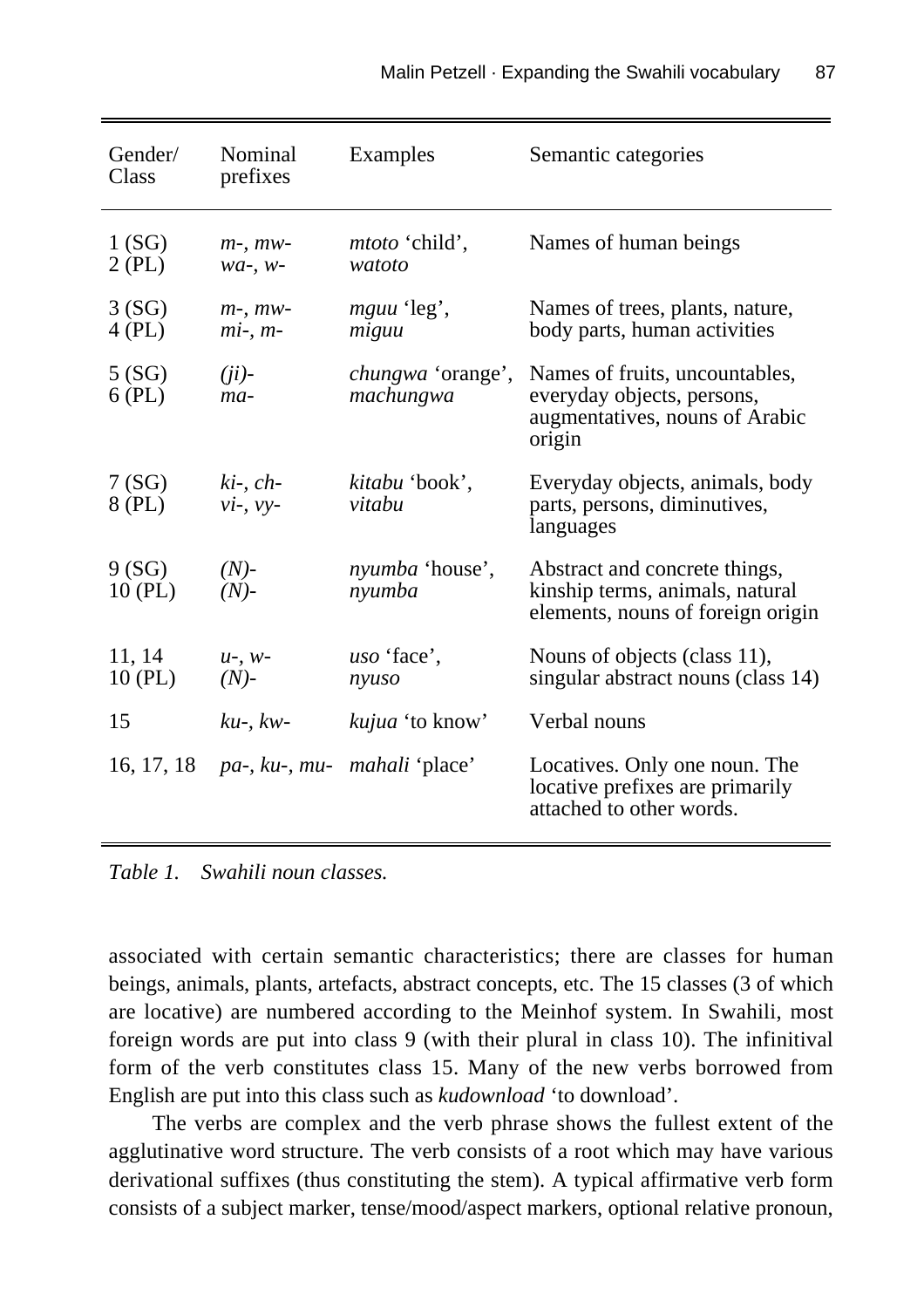optional object marker, verb root, and several optional verbal extensions. These define phenomena such as causative, passive, stative and reciprocal, plus a final vowel to signal the indicative or subjunctive mood. The subject and object markers either refer to or concord with the subject and the object of the clause respectively. All sentence constituents must agree with the verb in class and number and modifiers must agree with the head they modify. Below is a (non-exhaustive) template of the verb phrase. The parentheses signify that the segment is optional:

 $VP \longrightarrow (NEG) SM T (M) (A) (REL) (OM) V (EXT) FV$ 

The ordering of the morphemes within a word is normally very strict, especially for the morphemes preceding the verb root. There are also certain restrictions on the combinations of the verbal extensions. In most Bantu languages for instance, the reciprocal marker cannot be placed after the passive marker and in Swahili, the applicative comes before the passive.

# **4. Dealing with contact-induced changes in the lexicon**

There are two broad groupings: lexical borrowings which in turn can be split into loanwords and loanshifts, and creation where there is no corresponding item in the source language. Creation differs from the other borrowings in that it encompasses innovation based on patterns in the target language or creative extensions of a foreign pattern.

Loanwords involve a total morphemic incorporation of single or compound words with a varying amount of phonemic substitution. The phonemic adoption increases over time which is shown in a word like *kampuni* 'company'. There are however fully adopted words like *data* 'data' with no visible degree of phonemic substitution even though the pronunciation has gone through a certain degree of swahilisation. Loanwords can in turn be divided into ordinary loanwords like *kompyuta* 'computer' and loanblends. Loanblends involve the importation of a morpheme from the source language combined with a morpheme from the target language as in *kurekodi* 'to record'.

Loanshifts (also called coinages) differ from loanwords in that their form is the same as in the source language, but the semantic content undergoes an alteration in the target language. Loanshifts can in turn be divided into extensions or semantic loans and calques. Semantic loans are where an extension of the meaning is borrowed, as in *kuperuzi* 'surf', which stems from English *peruse*. In calques, the source language model is replicated by the target language, as in *ukurasa wa nyumbani* 'homepage'.

There are three types of creations. These differ from lexical borrowing in that they are innovations based on patterns in the target language which have no real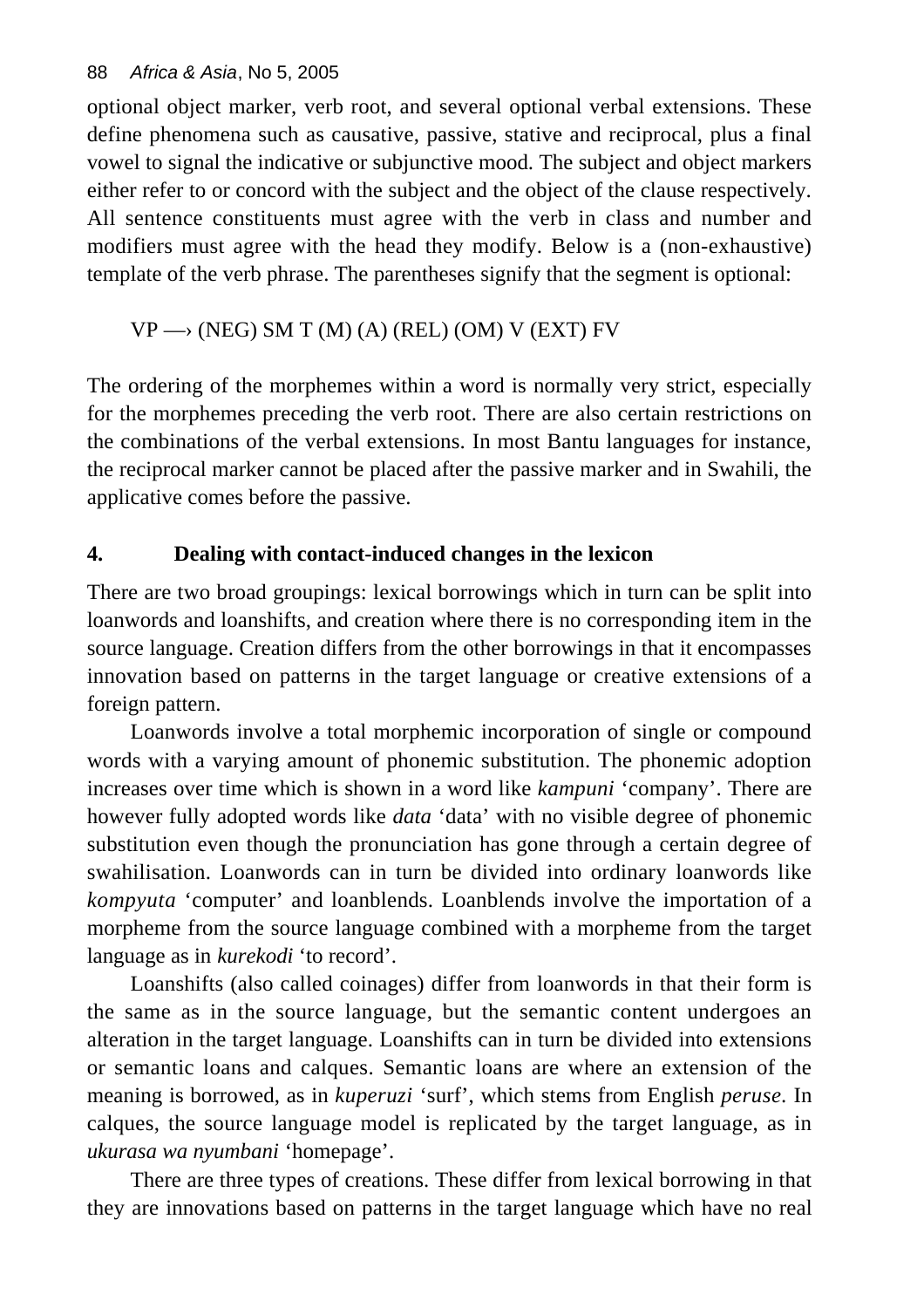# **A. Types of borrowing, processes involved Examples used in Swahili**

| 1.  |                                                                                                                                                                | Loanwords                                                                                            |                                                                                             |  |  |  |
|-----|----------------------------------------------------------------------------------------------------------------------------------------------------------------|------------------------------------------------------------------------------------------------------|---------------------------------------------------------------------------------------------|--|--|--|
|     | $\mathbf{i}$                                                                                                                                                   | Total morphemic incorporation<br>of single or compound words                                         | <i>mouse</i> 'mouse'<br>$(also$ spelt $\langle \text{mausi}\rangle$                         |  |  |  |
|     | $\rm ii)$                                                                                                                                                      | Varying degrees of phonemic<br>substitution                                                          | ripoti 'report'                                                                             |  |  |  |
| 2a. |                                                                                                                                                                | Loanblends, derivational                                                                             |                                                                                             |  |  |  |
|     | $\mathbf{i}$                                                                                                                                                   | Imported stem $+$ Swahili affix                                                                      | <i>kudownload</i> 'to download'                                                             |  |  |  |
|     | $\mathbf{ii}$                                                                                                                                                  | Swahili stem $+$ imported affix<br>(English inflections are never<br>used in Swahili; see 5.2 below) | $(iii)$ absent in data)                                                                     |  |  |  |
|     |                                                                                                                                                                | 2b. Loanblends, compounds                                                                            |                                                                                             |  |  |  |
|     | Imported $stem + Swahili$ stem                                                                                                                                 |                                                                                                      | <i>batani ya kwenda</i> 'go-button'                                                         |  |  |  |
| 3.  | Loanshifts, extension (semantic loan)<br>Shifts in the semantics of a Swahili<br>kuperuzi 'surf' orig. 'peruse'<br>word under influence from a<br>foreign word |                                                                                                      |                                                                                             |  |  |  |
| 4.  | Loanshifts, calque<br><b>Combination of Swahili morphemes</b><br>in imitation of foreign pattern                                                               |                                                                                                      | <i>kiendesha disketi</i> 'floppy drive'                                                     |  |  |  |
| В.  | <b>Types of Swahili creations, processes involved</b>                                                                                                          |                                                                                                      |                                                                                             |  |  |  |
| 1.  |                                                                                                                                                                | <b>Pure Swahili creations</b><br>Innovative use of Swahili words<br>to express foreign concepts      | <i>barua pepe</i> 'e-mail                                                                   |  |  |  |
| 2.  |                                                                                                                                                                | <b>Hybrid creations</b><br>Blends of Swahili and foreign<br>morphemes to express foreign concepts    | <i>imejaa dola</i> 'pre-paid time (on<br>mobile phones)'<br><i>kirusi</i> 'virus' (morpheme |  |  |  |
|     |                                                                                                                                                                |                                                                                                      | substitution)                                                                               |  |  |  |
| 3.  |                                                                                                                                                                | <b>Creations using only foreign morphemes</b>                                                        |                                                                                             |  |  |  |
|     |                                                                                                                                                                | Combination of foreign morphemes<br>for new concepts                                                 | (absent in data)                                                                            |  |  |  |

*Table 2. Lexical contact phenomena (based on Winford 2003:45)*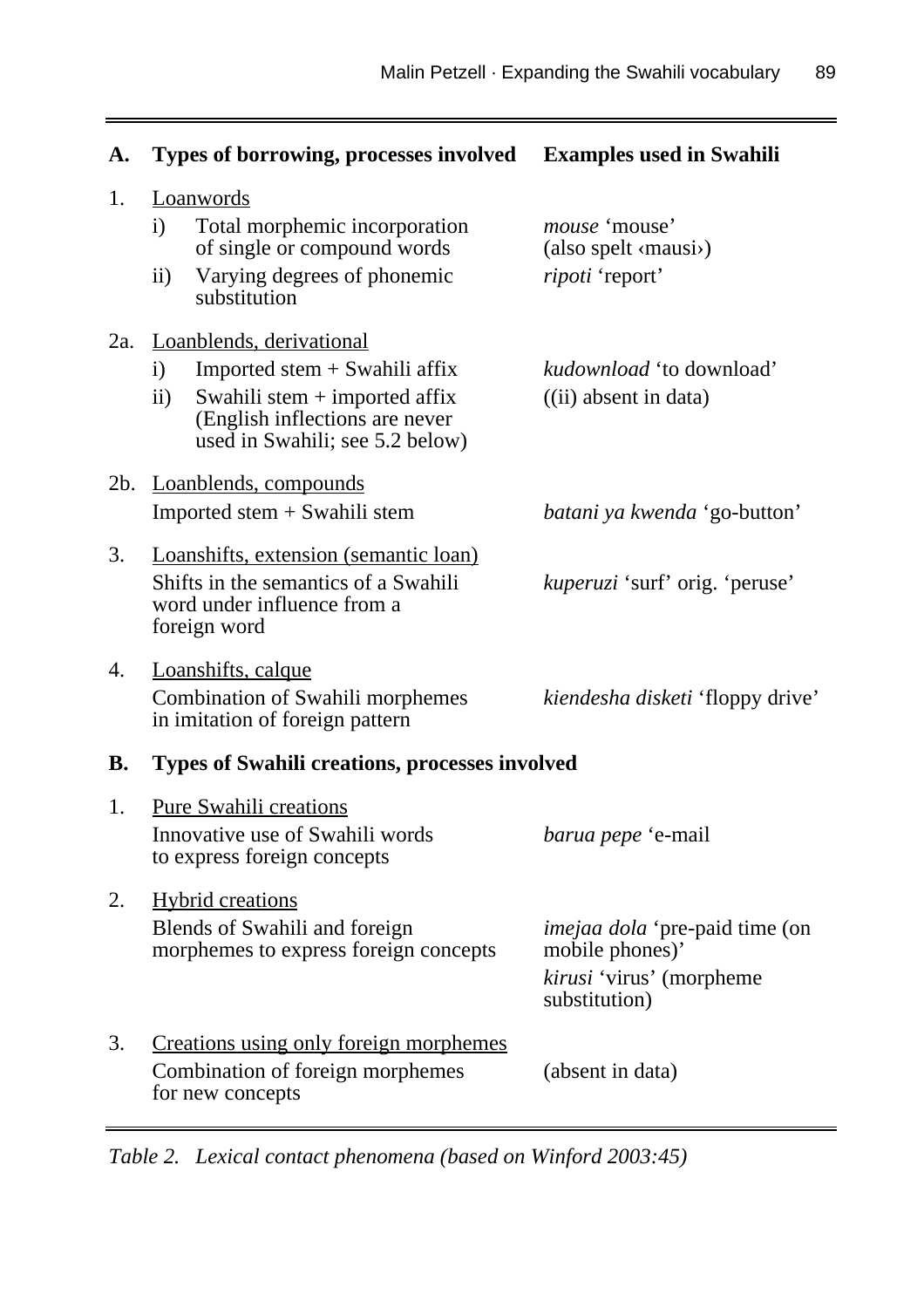counterpart in the source language. The first involves purely target language morphemes to express new concepts like *jina la utani* 'nickname' which stems from the East African concept of *utani* 'joking relationship'.<sup>4</sup>

The second type involves a combination of source and target language morphemes as in *kubeep* (or *kubipu*) 'to give someone a ring and hang up before they pick up so that they will call you back' or a combination of source and target language words as in *garimoshi* 'train' (literally: 'smoke/steam car'). *Gari* does not come from the English 'car' as one might think, but is of Persian/Hindu origin (Lodhi 2000:163). Furthermore, there are hybrid phrases such as *Simu yangu imekwisha dola* 'My phone has run out of units' (originally 'my phone has finished dollars') where *dola* has come to mean 'units'. *Dola* also carries its original meaning 'dollar/s' in other contexts. This category of creations also contains foreign words where a morpheme that was part of the stem has been replaced by a new noun class morpheme (see 5 below).

Thirdly, there are combinations of source language morphemes for new concepts. The morphemes then take on a new denotation. There are no occurrences of this in the data, but there are related concepts, though not within the field of ICT. A borderline case is *kip(i)lefti* 'roundabout' which comes from the English 'keep left'. Although this cannot be said to be a pure creation, it is an illustration of innovative usage of English inasmuch as it is the definition of a concept that is used instead of its name. Another case which is problematic to categorise is the onomatopoetic *pikipiki* 'motorcycle'. Despite the fact that it is not made up of source language morphemes, it is an illustration of a pure creation.

## **5. Comments on the Swahili data**

It is not easy to explain the terminology out of context since the terms are employed in code mixing and code switching. Note also that the English version of the terms is the most frequent even though a coined Swahili equivalent exists. In daily speech, the English loanwords are used most of the time. In the wordlist (appendix 1) there is a noun *kibonyezo* 'key' which is not commonly used. Instead, it is either made into a verb in the imperative *bonyeza tab* 'press the tab key' or else the English *key* is used. The same holds for English *modem* which in Swahili would be *kifaa cha mawasiliano kitumikacho kati ya komputa na simu*. One of the reasons for not using this wordy phrase is the economy of expression. The shortest and most straightforward way of saying something is usually preferred by speakers and morphologically simple lexical items are favoured over more complex ones.

<sup>4</sup> A joking relation can be defined as a patterned behaviour between kin that calls for taunting or ribald joking.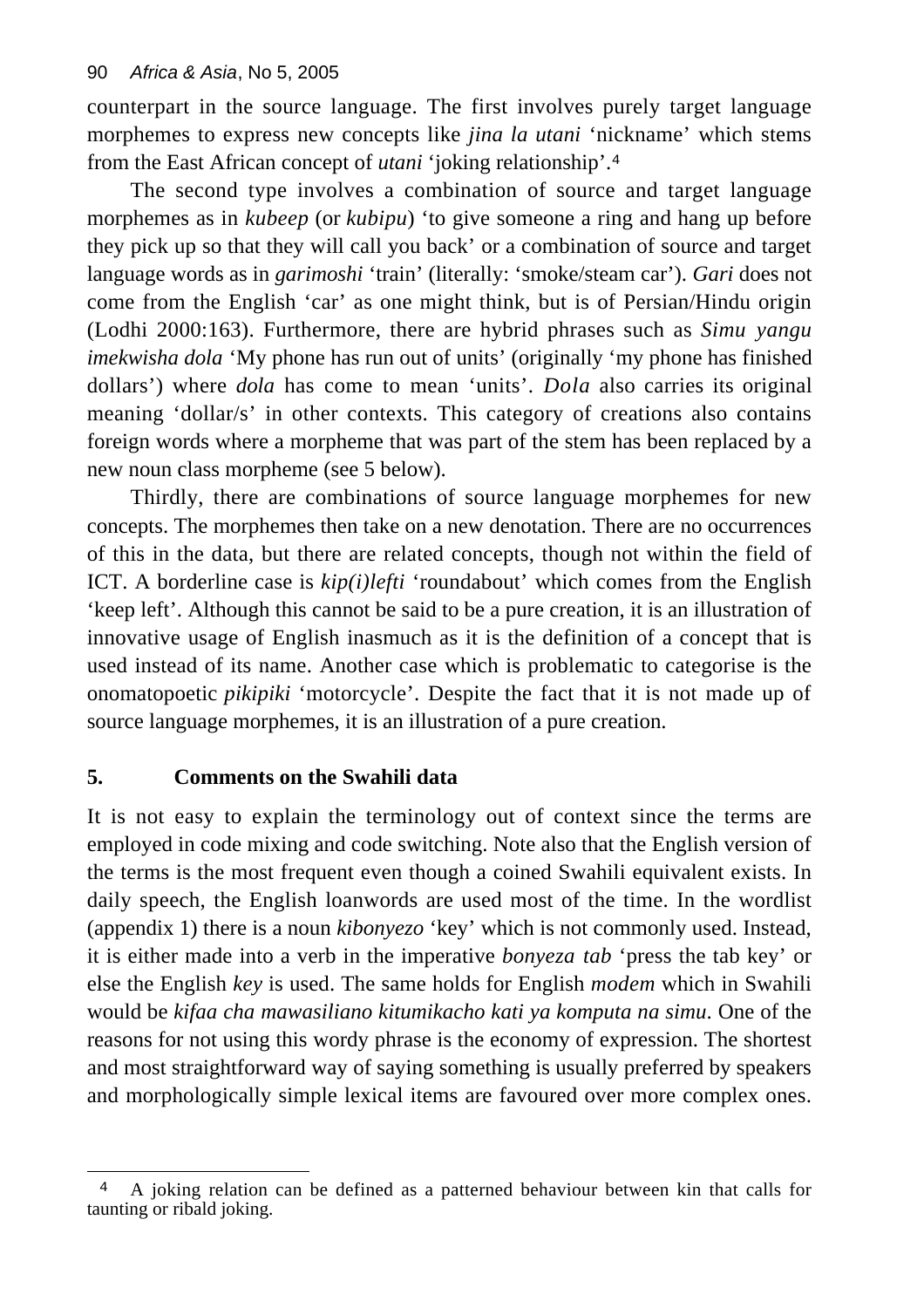Nevertheless, the Swahili translations are used in schools, for example, when the teachers need to explain what a 'modem' is.

In Swahili, almost all ICT loanwords are nouns and verbs. According to Winford (2003:51) there is a hierarchy of borrowing which by and large puts nouns before adjectives, and adjectives before verbs. At the bottom of the scale are closed word classes like pronouns and conjunctions. Most of this, with the exception of adjectives, holds true for recent Swahili borrowings. There are nearly no borrowed ICT-related adjectives from English, partly because there are not that many in English to start with, and partly because pure adjectives are rarely used in Bantu languages. There are however other adjectival constructions but these are not as compatible for borrowing as nouns and verbs. What is more, nouns and verbs occur more often in contexts where they can be separated and extracted as loans without difficulty. The more tightly knit the morphemes are and the more morphologically complex the phrase is, the less compatible it is for borrowing. Since the Bantu verb phrase is not as tightly tied as an adjectival or, say, relative construction, it is more receptive to loans. Furthermore, the borrowed verb can be easily fitted into the Swahili verbal morphology. The claim that the verb phrase is not tightly tied is not altogether true; the subject, tense, mood and aspect markers within the verb phrase are tightly joined and come in a strict order, but there is a divide between them and the verb root which makes the verb root conveniently replaceable.

The spelling put forth here is according to pronunciation and it is not necessarily correct given that the words are not standardised (cf. the alternation between *kurikodi* and *kurekodi* 'to record'). The Swahili consonant-vowel (CV) syllable structure<sup>5</sup> is kept which means that most loans are somehow modified. /i/ or /u/ are oftentimes added to maintain the open syllable structure, if the final phoneme is a consonant.

#### **5.1 The nouns**

It is uncustomary for the borrowed nouns to take the Swahili noun class prefixes. As mentioned above, most foreign nouns are assigned to classes 9 and 10 which do not have prefixes in Swahili either. There is however agreement on adnominals like adjectives, determiners and possessives, as in *kompyuta yangu* 'my computer'.

| kompyuta   | $i - 6$ | $a-$         | ngu         |
|------------|---------|--------------|-------------|
| computer:9 |         | <b>ASSOC</b> | <b>POSS</b> |

<sup>&</sup>lt;sup>5</sup> Nasals can be either syllabic or non-syllabic. Vowels may be moraic.<br><sup>6</sup> The *i* becomes y due to glide formation

The *i* becomes *y* due to glide formation.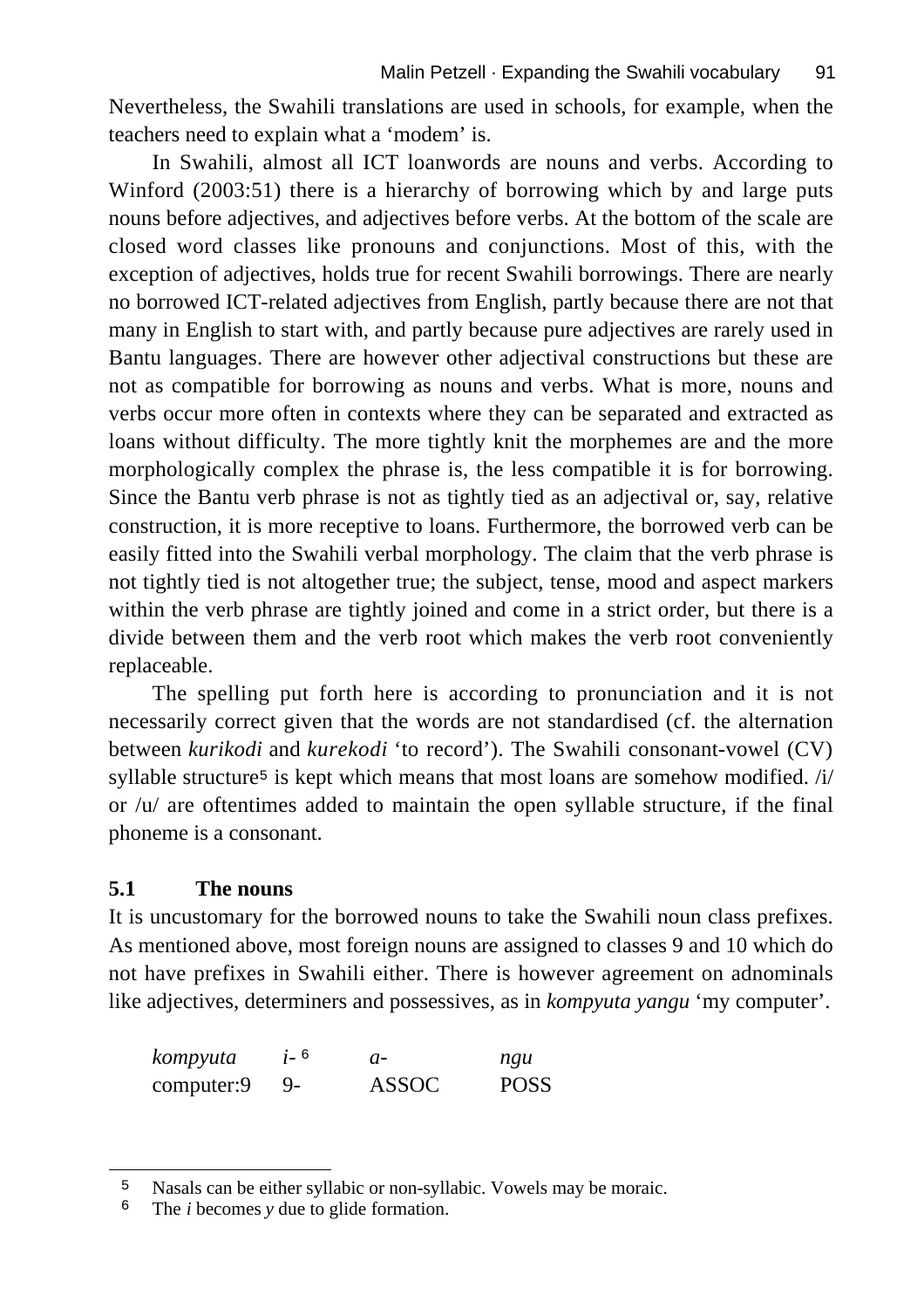Borrowed nouns may also be assigned to classes 5 and 6, where the class five words do not display the prefix on borrowed nouns but the class 6 ones do, as in *faili* 'file'/*mafaili* 'files'. Apart from containing nouns such as fruits, uncountables or a few loanwords, these classes also express the concept of 'bigness'. Nouns belonging to other classes may take these prefixes when the meaning is augmented. This applies to both original Swahili nouns and loanwords. *Gari moja* 'one car' is predominantly used as a class 9 noun and its plural is *gari nyingi* 'many cars' (class 10). If it is assigned to class 6 instead, *magari mengi* 'very many cars' or 'many big cars', the noun becomes augmented. In this specific case, a semantic shift has arisen and the meaning has changed to 'a lot of traffic'.

On occasion, words are allocated to other classes depending on their initial CV sequence. The Arabic loans *kitabu* 'book' and *kibiriti* 'match' are thus assigned to class 7 with the plural forms *vitabu* 'books' and *vibiriti* 'matches' in class 8. The English loanword *video* 'video' is used as a class 9 noun by people who are accustomed to English. However, people who are not familiar with foreign languages assign it to class 8 because of its initial *vi*- sequence thus regarding it as a plural form. The singular 'one video' is then converted to *kideo kimoja*. This type of back formation is not commonplace, but it exists. *Waya* 'wire' (class 14) is another case of morpheme substitution where the plural is *nyaya* 'wires' (class 10).

## **5.2 The verbs**

In contrast to most borrowed nouns, all borrowed verbs are inflected. The borrowed verbs lend themselves with ease to the Swahili inflectional morphemes. Most tenses and aspects can be used with borrowed verbs, as in *nimereboot kompyuta* 'I rebooted the computer'. Conversely, most verbal extensions cannot be used. The only ones occurring in the data are the passive in *kurekodiwa* 'to be recorded' and the applicative in *kukopia* 'to copy to/for'. This is not exceptional; declinations and inflections are more versatile than derivations. In Swedish, for example, borrowed verbs are inflected but never derived, cf. *jag har printat ut* originally *jag har skrivit ut* 'I have printed out', but *en utskrift* 'a printout' not *\*en utprint*.

The Swahili morphemes in the verb phrase concatenate in a strict order (see above). The borrowed morphemes/word always constitute a verb root and thus go into the V slot. No other constituents in the verb phrase can be replaced by a loanword. This is also valid for the auxiliaries<sup>7</sup> in complex verbal constructions. This means that English inflections, for instance -*ed* in the past tense, are never found in Swahili.

<sup>7</sup> Though the verbs function as auxiliaries, they are actually full verb forms.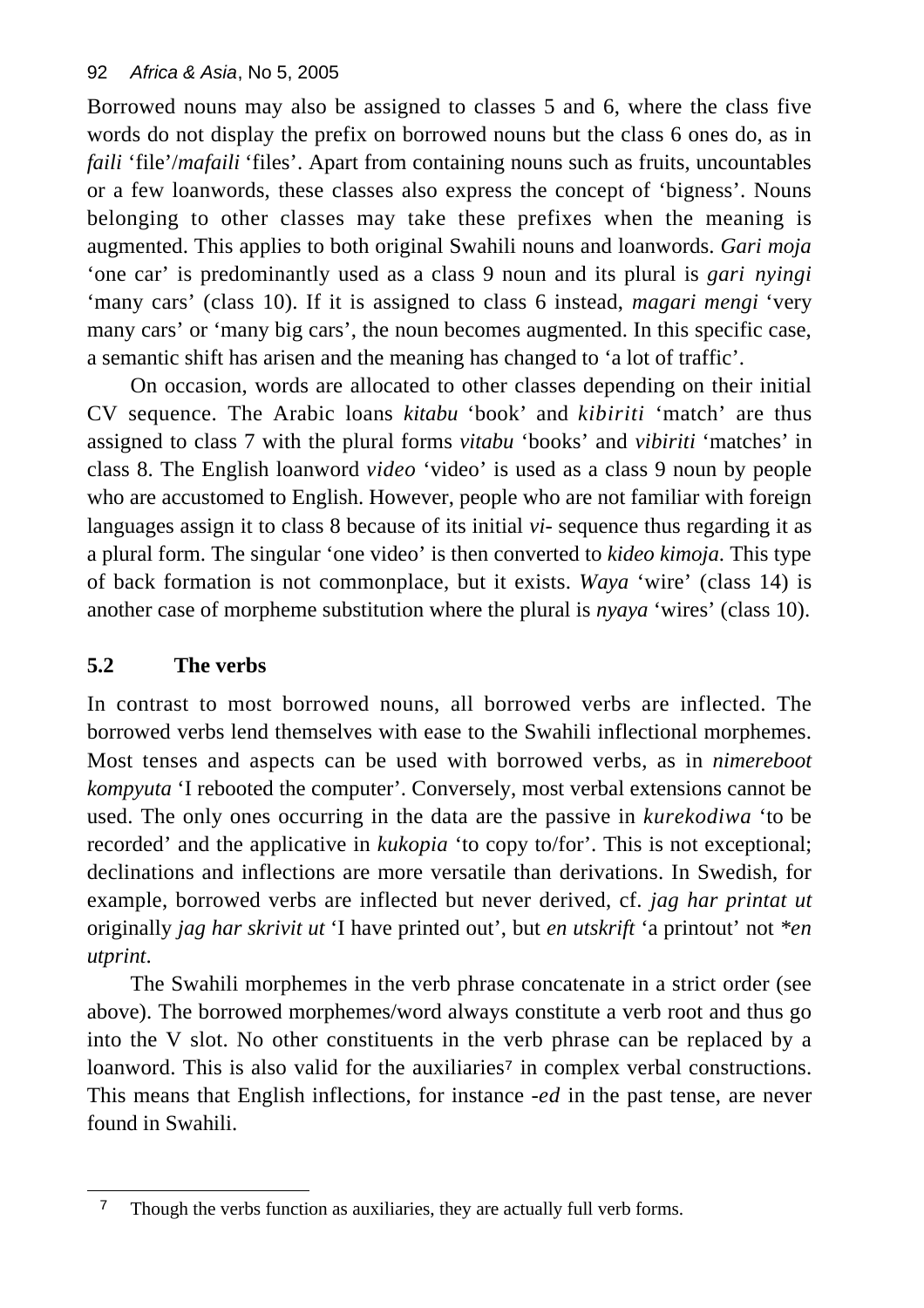For further illustration, let us look at this example of rap text showing how new words mix with existing Swahili ones:

*namba unayobeep is not beepable jaribu tena baadae* 'the number you have beeped (i.e. given a ring and hung up before they picked up so that the person would call back) is not available/beepable; try again later'

First, the loanword *namba* 'number' has gone through partial phonemic substitution. Secondly, the English word *beep* is first inflected using Swahili morphemes thus constituting a hybrid creation and then the second occurrence is derived into the adjective *beepable* which does not exist in English. The rest of the phrase is in (unmixed) Swahili. The versatility of new words in Swahili is vast and the phrase above is a fitting example of how to get the best out of two worlds. In comparison, the word beep does not have the same connotation in English and would require a substantially longer phrase (as its translation proves).

Finally, here is an instance of a hybrid creation where Swahili and foreign morphemes express a new concept. Mobitel was one of the first mobile phone operators in Tanzania and the name itself has come to symbolise portable phones. This has given rise to the expression *kimobitel(i)* meaning 'slender woman' (so slim she is portable). In this context, the prefix *ki*- (class 7) is used diminutively.

### **6. Concluding remarks**

The paper has attempted to provide a preliminary description of new ICT terminology in Swahili and to show how it can be outlined and categorised. As demonstrated here, the recent loans in Swahili all emanate from English and are put into classes 9/10, 15 or to some extent classes 5/6. The borrowed verbs in particular readily take on the Swahili inflections. Borrowed nouns are as a rule not declined but take the agreements of the classes to which they are assigned. When translated, the resultant Swahili words frequently become longer and complicated. Because of the principle of word economy, the English terms are often used when speaking Swahili to avoid wordiness.

What are widely referred to as loans can be grouped into lexical borrowings and creation. Lexical borrowing is by far the most common, but Swahili also displays various instances of creation.

In a relatively new and unexplored field, this paper has attempted to describe how certain items of ICT-related vocabulary are adopted in Swahili. It is merely a starting point and hopefully an inspiration for additional research. This discipline is constantly evolving with new words appearing everyday. For this reason alone, it merits further investigation.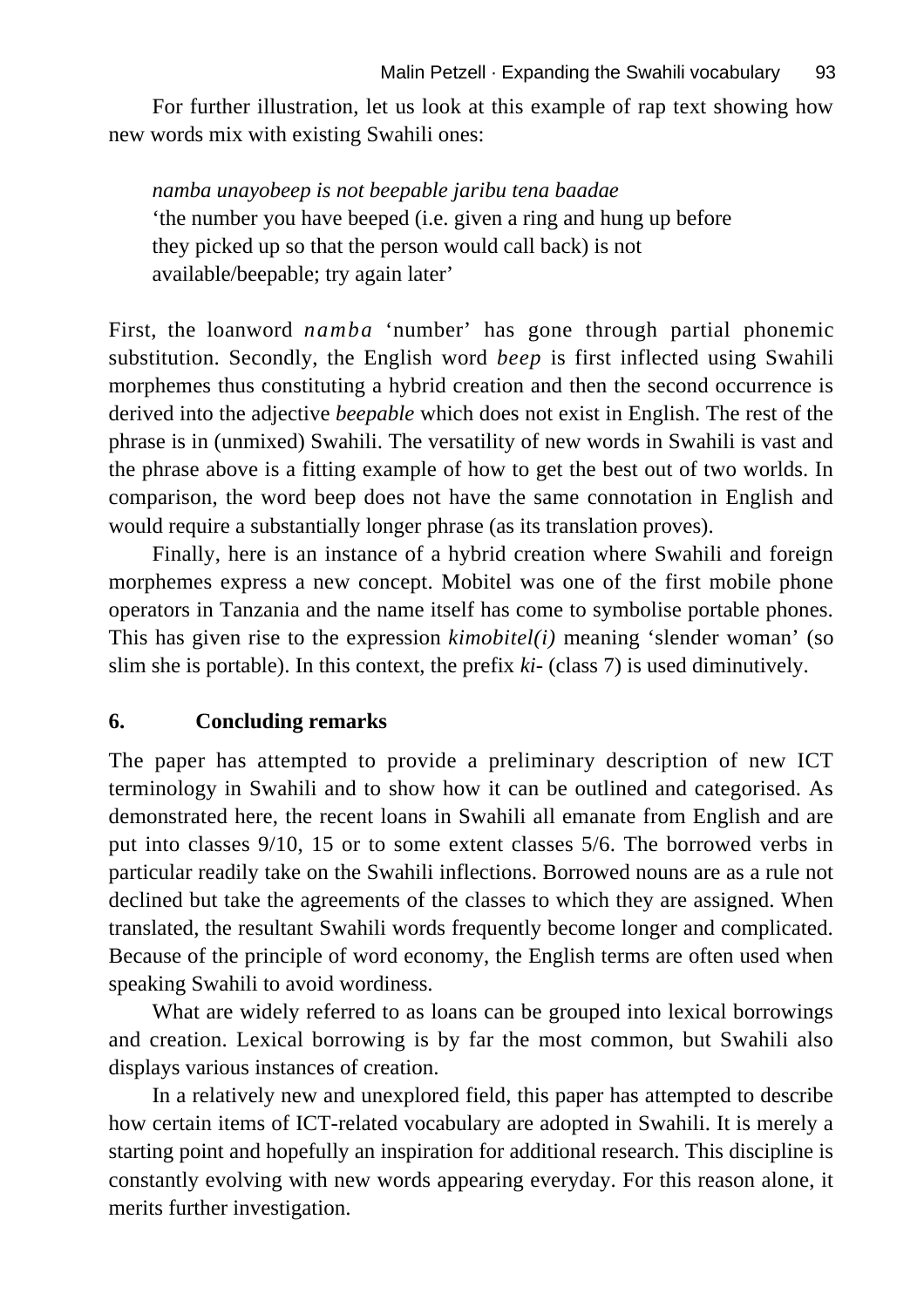## **ABBREVIATIONS**

| $9-$         | subject prefix for class 9               |
|--------------|------------------------------------------|
| $\mathsf{A}$ | aspect                                   |
|              | ASSOC associative index                  |
| <b>CV</b>    | consonant-vowel sequence                 |
| <b>EXT</b>   | extension                                |
| FV           | final vowel                              |
| ICT          | information and communication technology |
| M            | mood                                     |
| <b>NEG</b>   | negation                                 |
| <b>OM</b>    | object marker                            |
| <b>PASS</b>  | passive                                  |
| PL           | plural                                   |
| <b>POSS</b>  | possessive pronoun                       |
| <b>REL</b>   | relative pronoun                         |
| SG           | singular                                 |
| <b>SM</b>    | subject marker                           |
| T            | tense                                    |
| V            | verb                                     |
| <b>VP</b>    | verb phrase                              |

## **BIBLIOGRAPHY**

Ali, Hassan O.; Mwikalo, Rama. 2000. *Kompyuta: jifunze na ielewe*. Ottawa: Commoners' Publishing Inc.

Legère, Karsten. (Ed.) 1991. *The role of language in literacy programmes with special reference to Kiswahili in eastern Africa*. Bonn: Deutsche Stiftung für Internationale Entwicklung.

———. 2002. The "Languages of Tanzania" project: background resources and perspectives. *Africa & Asia*, 2: 163-186.

Lodhi, Abdulaziz Y. 2000. *Oriental influences in Swahili: a study in language and culture contacts*. Göteborg: Acta Universitatis Gothoburgensis.

Winford, Donald. 2003. *An introduction to contact linguistics*. Oxford: Blackwell.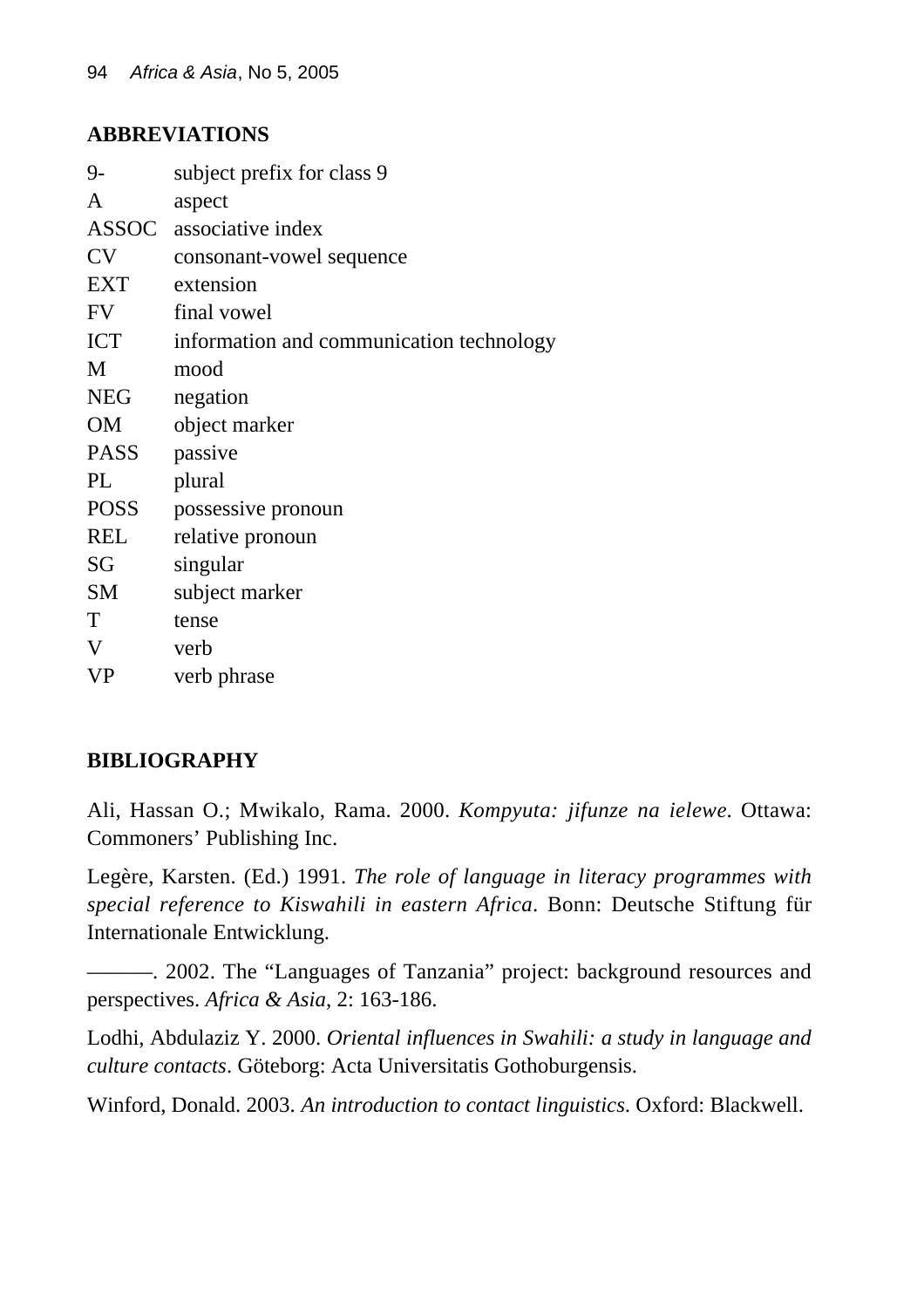#### INFORMANTS / PERSONAL COMMUNICATION

- ES Erick Shartiely, doctoral student in linguistics, Swahili speaker living in Dar es Salaam, Tanzania
- JJ Jocelyn and Jacqueline Jonathan, university student and secretary, Swahili speakers living in Dar es Salaam, Tanzania
- KL Karsten Legère, Professor of African languages, second language Swahili speaker
- MZ Mohammed Zahran, Swahili teacher in Sweden
- RB Rav Baria, computer engineer, Swahili speaker living in Dar es Salaam, Tanzania

#### ELECTRONIC SOURCES (downloaded/viewed April-May 2004)

- [1] CPG Dragonfly ‹www.cpgnuke.com/index.php?newlang=swahii›
- [2] Duka la CD (Dhow countries Music Academy, Zanzibar) ‹www.zanzibarmusic.org/Cdshop\_s.htm›
- [3] Glossario italiano-inglese-swahili di termini relativi all'informatico (di F. Aiello e F. Guadagna, revisione glosse a cura di Abedi Tandika) ‹www.iuo.it/relaz\_int/progetti/tecla/swahili/COMPUTER.html›
- [4] Internet ni nini? (na Hassan Omar, *An-Nuur* 184) ‹www.islamtz.org/an-nuur/184/teknoloji184.htm›
- [5] Jamani's guide to computers (PDF in two parts) ‹eol.habari.co.tz/Manuals/sehemu1.pdf› ‹eol.habari.co.tz/Manuals/sehemu2.pdf›
- [6] Hali kompuyta na internet zinaenea ujapani ‹members.tripod.com/~nhideki/africa/nhcomputer.html›
- [7] The Kamusi project: the internet living Swahili dictionary ‹www.yale.edu/swahili›
- [8] Kamusi ya Chat (chat group at MSN) ‹groups.msn.com/zanzibarwebsite/kamusi.msnw›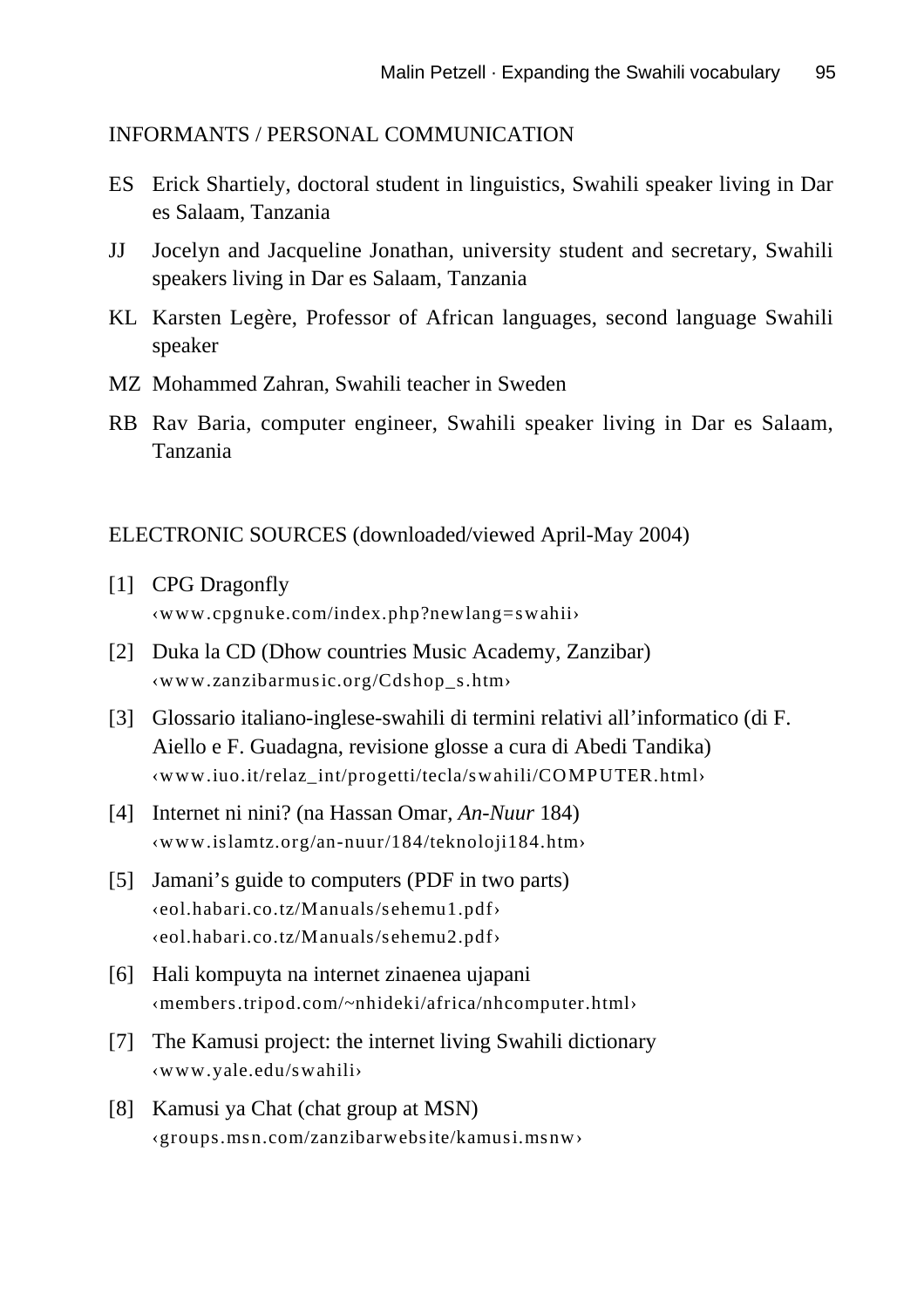- 96 *Africa & Asia*, No 5, 2005
- [9] Linux operating system ya bure! (na Hassan Omar) ‹www.islamtz.org/an-nuur2/201/teknoloji201.htm›
- [10] Mafunzo ya elimu ya kompyuta kwa wote ‹www.mtandaowetu.8m.com/vifaa.html›
- [11] Mobitel (MIC Tanzania Ltd) ‹www.mobitel.co.tz/Pages/aboutus.html›
- [12] Mwana Simba Grammaire kiswahili, chapitre 16: le genre ki-/vi- (par Abdillahi Didier Cornice) ‹mwanasimba.online.fr/F\_Chap16.htm›
- [13] Open Source software development website ‹cvs.sourceforge.net/viewcvs.py/amsn/msn/lang/langswa?rev=HEAD›
- [14] Say IT in Swahili (Modern foreign languages and IT) ‹www.becta.org.uk/page\_documents/sayit/swahili.pdf›
- [15] Sayansi na teknolojia: kuirekebisha *modem* yako (na Hassan Omar, *An-Nuur* 181) ‹www.islamtz.org/an-nuur/181/teknoloji181.htm›
- [16] Sayansi na teknolojia: muongozo wa kununua kompyuta 5 (*An-Nuur* 200) ‹www.islamtz.org/an-nuur2/200/teknoloji200.htm›
- [17] Sayansi ya teknolojia: Windows mambo mazuri ya kuyajua (*An-Nuur* 211) ‹www.islamtz.org/an-nuur2/211/teknoloji211.html›
- [18] Sayansi na teknolojia: vizingiti vya ukubwa wa hard disk drive (na Hassan Omar, *An-Nuur* 217) ‹www.islamtz.org/an-nuur2/217/teknoloji217.htm›
- [19] Swahili leaflet 2002 ‹www.globalwomenstrike.net/Swahili/SwahiliLeafl2001.htm›
- [20] Tovuti ya kwanza ya elimu ya kompyuta ‹www.geocities.com/mtandaowetu/windozi3.html›
- [21] Wikimedia project discussions ‹meta.wikipedia.org/wiki/LanguageSw.php›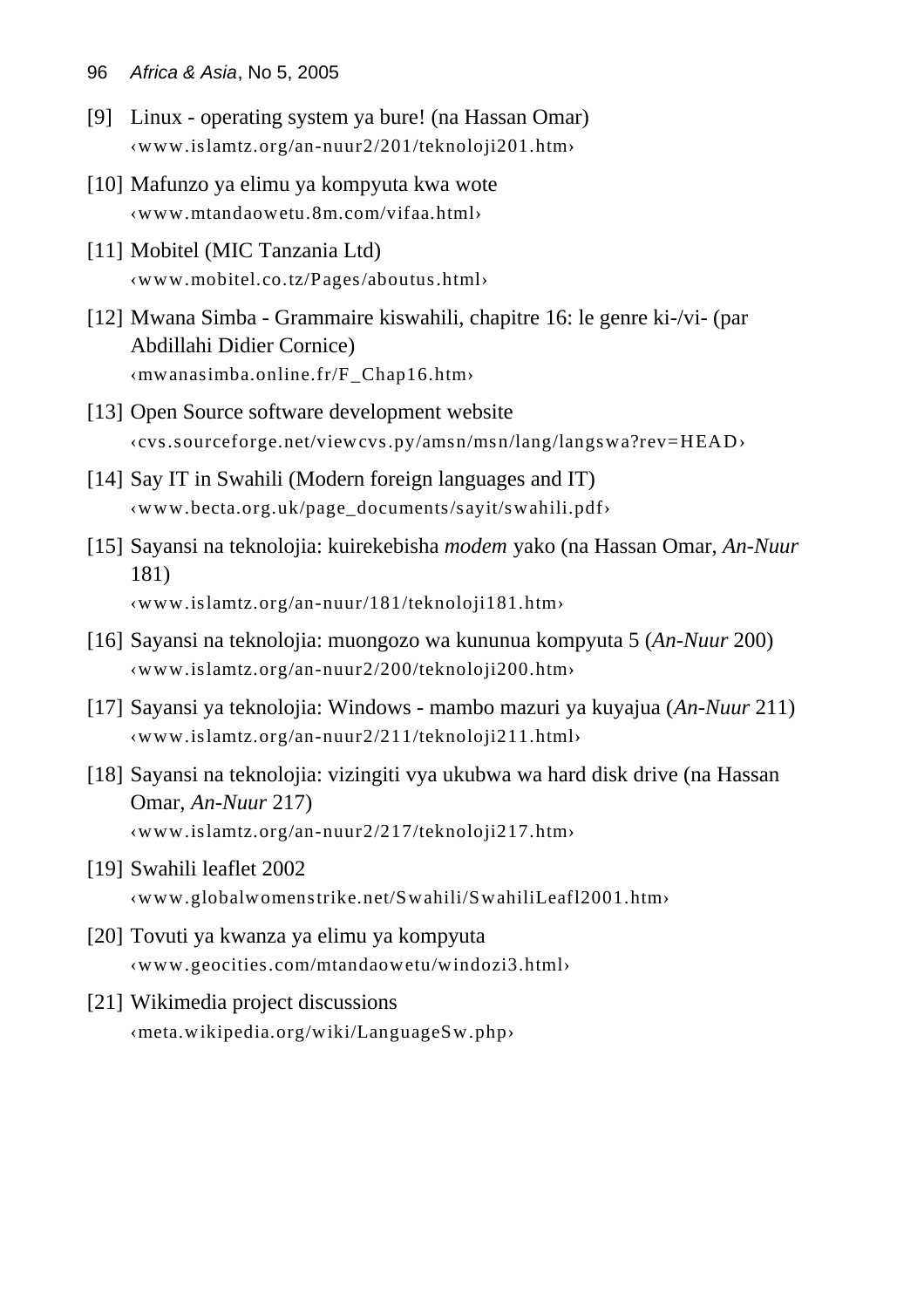#### **APPENDIX**

Unless a source is given within parentheses, the lexical item in question is common and fund in several places.

#### **Terminology that is borrowed and or adapted**

- 1 *adapta '*adapter'
- 2 *analog '*analogue' (ES) e.g.used in: *handseti hii inatumia mfumo wa analog* 'this phone uses the analogue system'
- 3 *automatic '*automatic' also -*a kujiendesha* (web [7])
- 4 *back up '*back up' (ES) also *faili la dharura* 'emergency file'
- 5 *betri '*battery'
- 6 *data '*data' also *ithibati* orig. 'proof'
- 7 *desktop '*desktop' (Ali & Mwikalo 2000)
- 8 *digital '*digital' used in: *kamera hii ni digital* 'this is a digital camera', also spelt ‹dijiti›
- 9 *disketi '*floppy disc'
- 10 *diski '*CD' (Ali & Mwikalo 2000) ES: also *kisahani* orig. 'saucer' or 'discus'
- 11 *diski ngumu '*hard disk' (web [3]) ES uses 'hard disk' and has never heard this
- 12 *display, kudisplay '*display (n) (v)' (ES) on mobile phones, also *screen*. Also used as a verb
- 13 *faili, jalada '*file (n)' (web [5,13,3] also: *jalada* orig. 'book cover' and *kabrasha* 'pamphlet' or 'meeting dokument'
- 14 *folda '*folder' (Ali & Mwikalo 2000)
- 15 *fremu '*frame' (ES; web [7]) also *kiboksi* (web [3])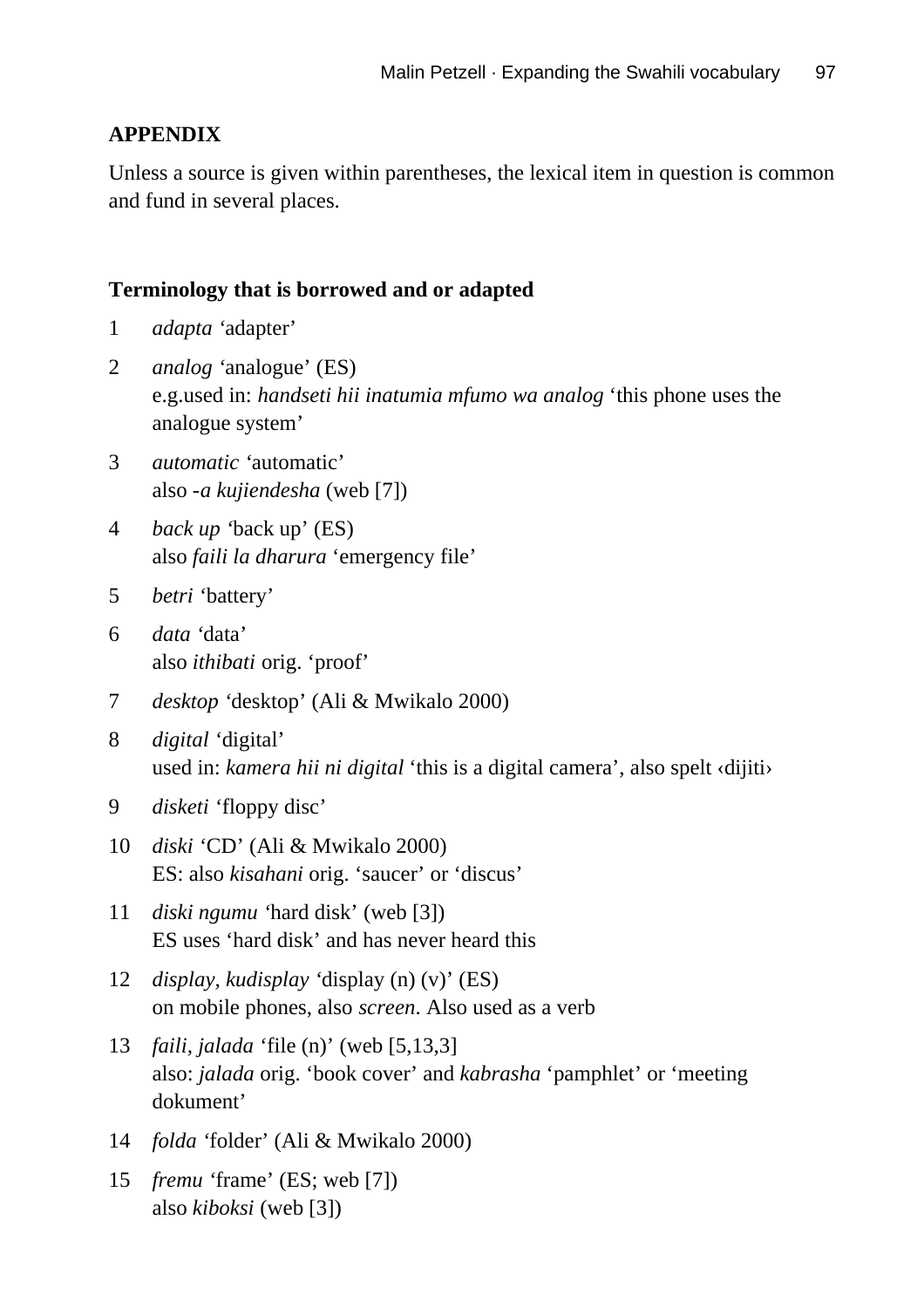- 16 *hard disk drive '*hard disk drive' (Ali & Mwikalo 2000:37, et passim) also *hadi diski draivu* (web [10])
- 17 *hardware '*hardware'
- 18 *installation '*installation' (ES) also *muunganisho* (web [9])
- 19 *intanet(i) '*internet' also *mtandao (wa mawasiliano kwa njia ya kompyuta)* or *mtandao wa intaneti*
- 20 *isiyofaa, iliyokosewa '*invalid' (ES) also *batili*
- 21 *italik(i) '*italic' (ES; web [3])
- 22 *kadi ya sauti '*sound card' (e.g. Ali & Mwikalo 2000)
- 23 *kampuni '*company'
- 24 *kasa '*cursor' (ES; web [3,10]) also *kionyeshi* (web [5])
- 25 *kirusi '*virus' (Ali & Mwikalo 2000:66; web [16,7]) in: *virusi vya kompyuta*
- 26 *kuchaji '*to charge' ES: also *kujaza umeme*
- 27 *kudownload '*to download' informally also *kunyonya* 'suckle or exploit' or *kuhamisha nyaraka toka... kwenda*
- 28 *kuhighlight '*to highlight' (ES) also *kuchagua* 'to choose' (web [17]) and *kuselect*
- 29 *kukopia '*to copy (to)' (web [20,8]) note the applicative form
- 30 *kuprinti '*to print' (ES; JJ; and elsewhere)
- 31 *kureboot '*to reboot' (web [17])
- 32 *kurekodi '*to record' (e.g. *Sauti ya Voda*, December-March 2004) also *kutunza* 'store' or *kunakili* 'copy'
- 33 *kurekodiwa '*to be recorded' ES: also *kuhifadhiwa kimaandishi* or *kunakiliwa*
- 34 *kutaipu, kuchapa '*to type' (web [3]) or *kuandika, kupiga chapa*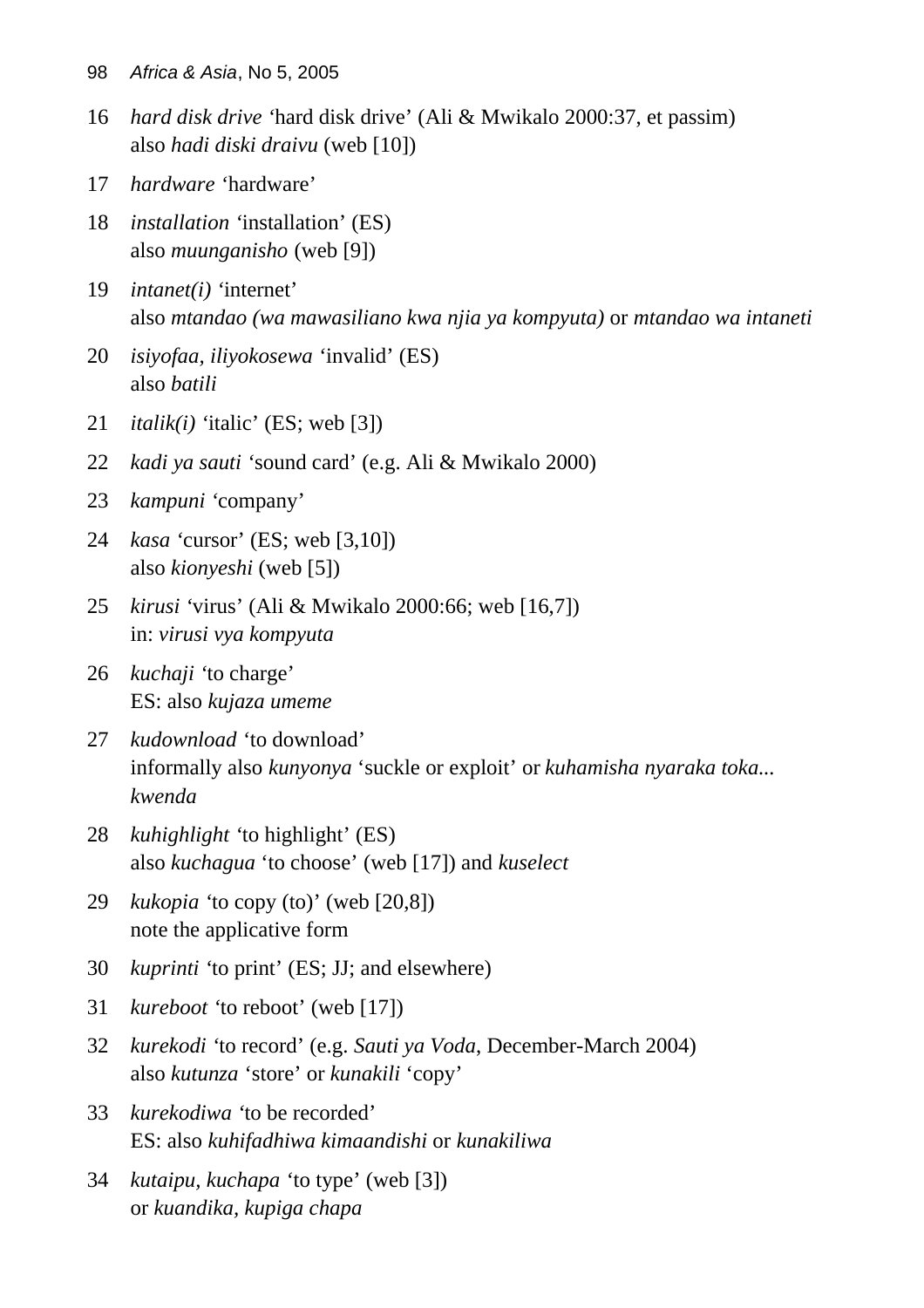- *kuupgrade '*to up grade' (ES) also *kuimarisha* 'to strengthen' or *kupandisha eneo* 'to improve the range'
- *mashine '*machine' (web [3]) also *mtambo*
- *megabaiti '*megabyte' (web [18])
- *mikrofoni '*microphone' (TUKI) also spelt ‹microphone›, or *kikuza sauti* (web [7])
- *modem/u '*modem' (Ali & Mwikalo 2000; ES; web [10]) also *kiwiano* (web [14]); RB: *kifaa cha mawasiliano kitumikacho kati ya komputa na simu*
- *monita '*monitor' (web [3]) also *skrini/screen*
- *mouse/mausi '*mouse' also *kipanya* (web [12,14]; RB)
- *opereta '*operator'
- *picha '*picture'
- *printa '*printer' (Ali & Mwikalo 2000) also *kichapishio*
- *programu '*program' (web [3])
- *promosheni '*promotions' (*Sauti ya Voda*, December-March 2004:36)
- *sakati '*circuit' (web [10]) also *saketi* (web [7]), and *mzunguko umeme* 'electric circuit'
- *saini '*signature (n)'
- *seva '*server'
- *skana '*scanner' (web [10])
- *soketi '*socket' (Ali & Mwikalo 2000:29)
- *spika '*speaker' (Ali & Mwikalo 2000:142; web [10]) also *mzungumzaji*
- *teknolojia '*technology'
- *waya '*cable' from 'wire', also *kebo* (web [10])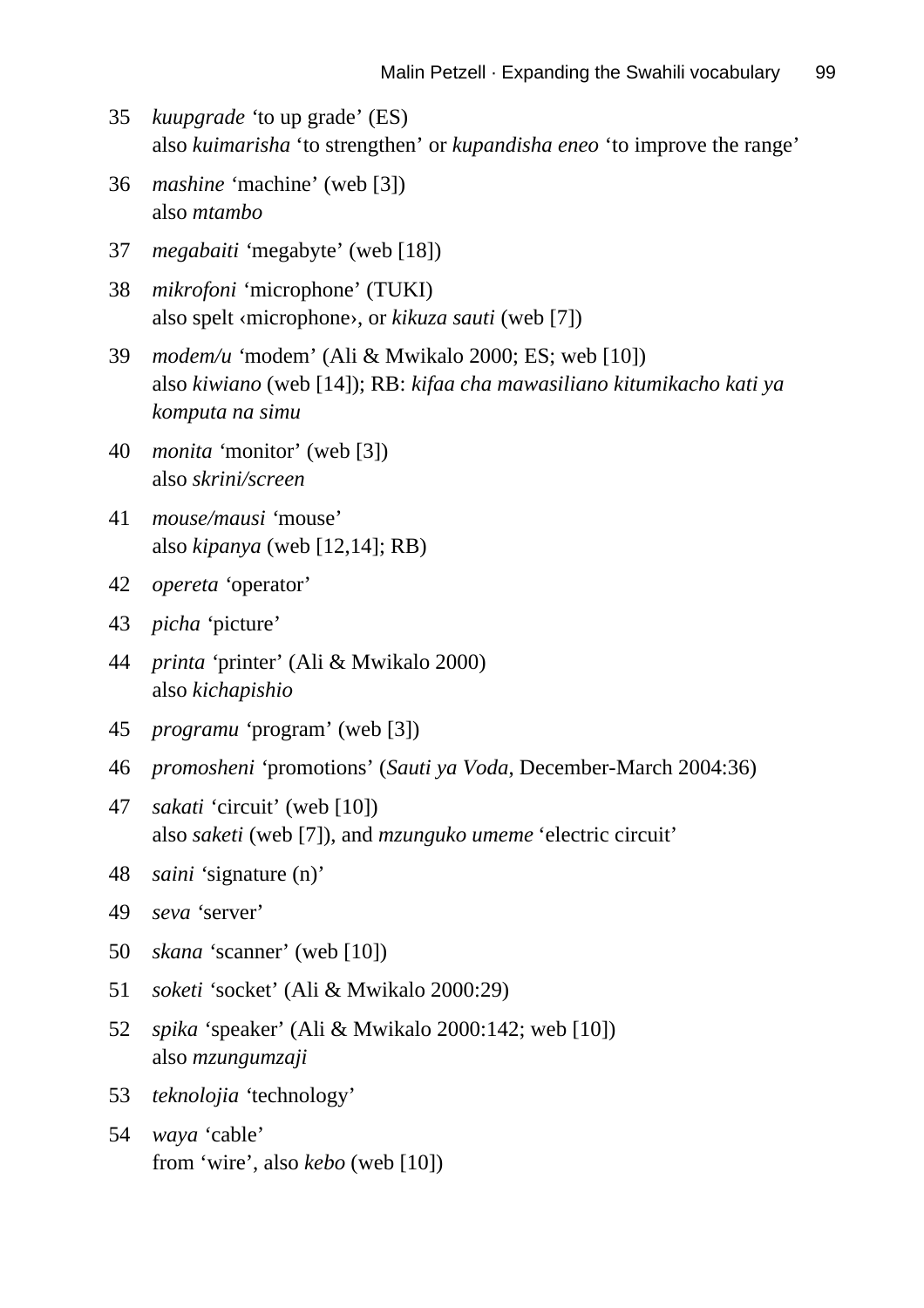55 *vocha '*voucher' (*Sauti ya Voda*, December-March 2004) rarely: *hati ya malipo*

## **Terminology that is translated (mostly into an existing word but with a change in meaning or an expanded semantic field)**

- 56 *amri '*command' (web [3])
- 57 *anguko la seva '*(computer) crash' (RB) ES: *kompuyta imeharibika*
- 58 *anuani ya mtandao '*web page/address' (web [14])
- 59 *barua taka '*junk mail'
- 60 *batani ya kwenda '*go-button' (web [5]) also *go batani*
- 61 *chaguo '*option' (web [14,8])
- 62 *dirisha '*window'
- 63 *gombo '*page' (web [7]) not common, *peji* is more used
- 64 *futa '*cancel' (web [13,8])
- 65 *futa kabisa skrini '*clear the screen' (ES; web [14]) also *safisha*
- 66 *hakuna mawasiliano/network '*no connection' (ES) also *seva iko down* or *network siyo nzuri* or *network iko busy*
- 67 (*barua pepe ambazo) hazikupokelewa '*undeliverable (mail messages)' (web [14])
- 68 *herufi nene '*boldface' (web [3])
- 69 *hifadhi kwa jina la/kama '*save as...' (web [3]) ES: also *sevu kama...*
- 70 *huduma '*service'
- 71 *imeunganishwa '*connected' (ES; web [14,15]) RB: *kuunganishwa (kwenye mtandao wa intaneti)* 'to be conneted' or *iko connected* 'I am connected'
- 72 *jina la u/mtumiaji '*user name' or *jina la utani* (web [1), *yuza nem* (ES)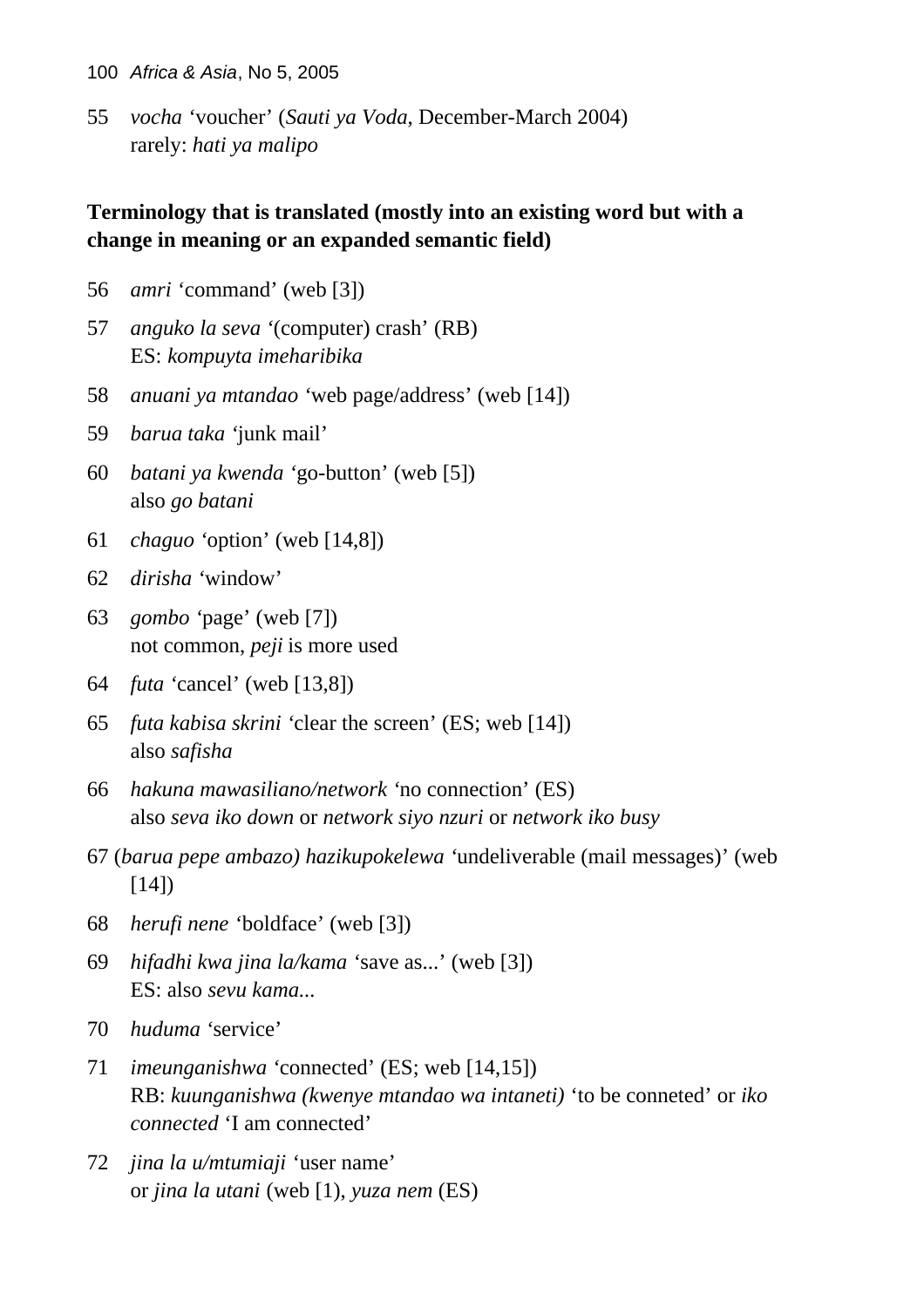- 73 *kabrasha '*folder' (web [14]) *folda* is also common
- 74 *keyboard '*keyboard' also spelt ‹kiibodi›, also *kichapishi* (web [5]), and *yenye vipande vya kupigwa kwa vidole* (RB)
- 75 *kiashirio cha DOS '*DOS prompt' (web [3]) orig. 'indicator of DOS', also *DOS prompt*
- 76 *kibonyezo (cha) ki/mbadala '*alt(ernate) key' (web [3]) also *kibadilishi* (web [14])
- 77 *kibonyezo (cha) ki/rejeshi '*back space' (web [3]) also *kitufe*
- 78 *kibonyezo (cha) kiepushi, kiepushaji '*escape key' (web [3]) ES and RB claim these are not used
- 79 *kibonyezo cha enta '*enter key' (web [3]) ES: *kibonyezo cha kuendelea*
- 80 *kibonyezo cha herufi kubwa '*caps lock' (web [3]) ES: *kaps loki key*
- 81 *kibonyezo cha huduma '*function key' (web [3])
- 82 *kibonyezo cha ingizo '*insert key' (web [3]) ES: *insert/ingiza*
- 83 *kibonyezo cha kudhibiti '*control key' (web [3]) also *kisimamizi* (web [14), *kontrol key* (ES)
- 84 *kibonyezo cha kufutia/kuondoa '*delete key' (web [3]) or *kifutio* 'eraser'
- 85 *kibonyezo cha mahesabu '*numeral key' (web [3])
- 86 *kibonyezo cha mpangilio '*tab key' (web [14]) ES and RB claim this is not used
- 87 *kibonyezo cha nafasi '*space bar' (ES; web [14]; *Sauti ya Voda*, December-March 2004:7) also *space bar*
- 88 *kibonyezo cha nyumbani '*home key' (web [3]) ES has not heard this, instead: *home key* or *kibonyezo cha kurejea mwanzo*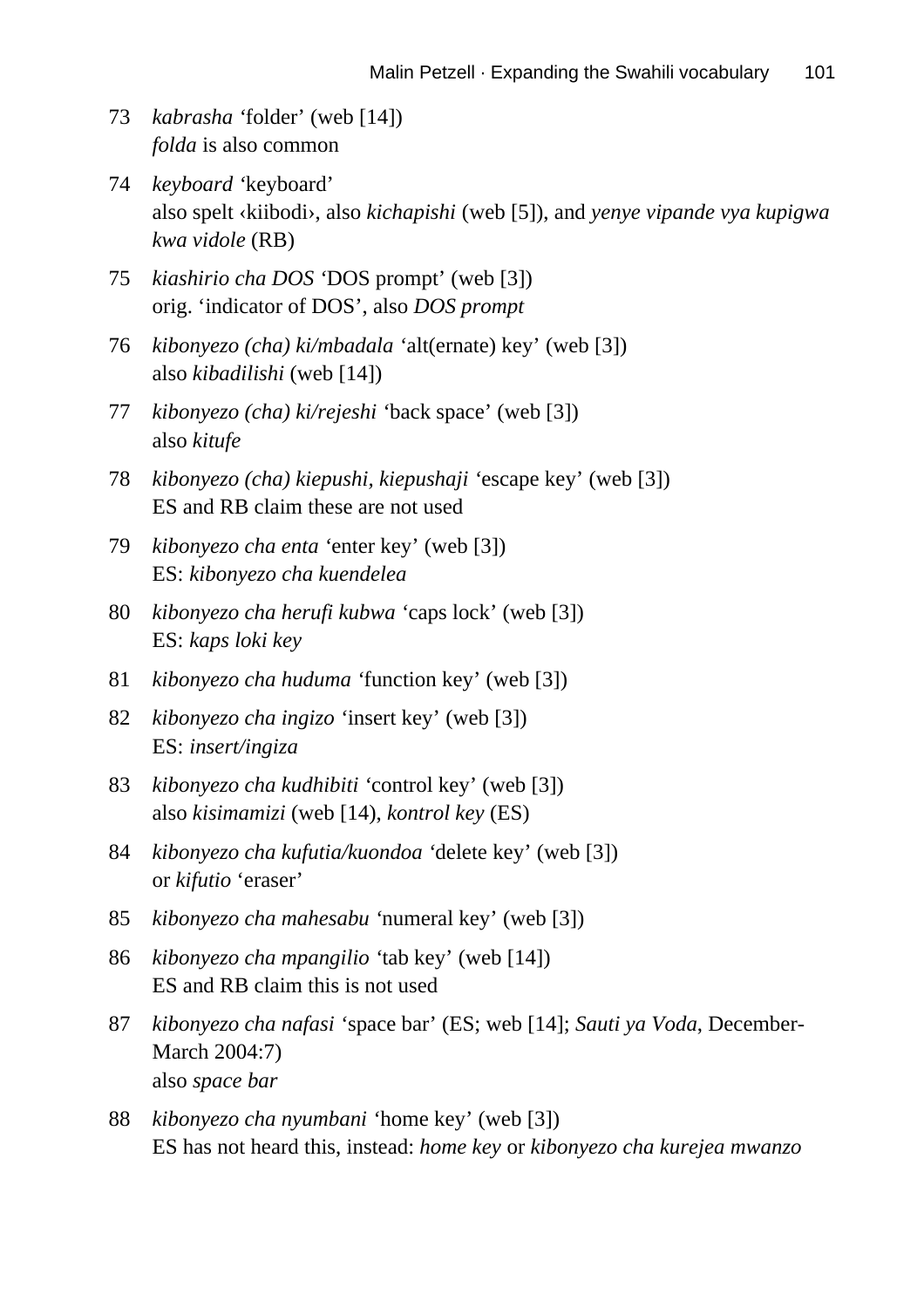- 89 *kibonyezo cha shift '*shift key' (web [3]) also *kuhama*
- 90 *kibonyezo cha ukurasa unaofuata '*page down key' (web [3]) not used, instead *peji down key*
- 91 *kibonyezo kwa ukurasa uliotangulia '*page up key' (web [3]) not used, instead *peji up key*
- 92 *kichapishaji '*printer' (web [3]) *printa* is more common, also in Ali & Mwikalo (2000)
- 93 *kiendesha disketi '*floppy drive' (web [5]) More commonly *flopi draivu* (ES) or *floppy drive* in Ali & Mwikalo (2000)
- 94 kifaa 'device'
- 95 *kifaa cha kuhifadhia/kutunzia '*storage device' (web [10])
- 96 *kinga dhidi ya virusi '*virus protection' (ES) ES: *antivirus* is what is actually used
- 97 *kiongozi '*guide' (web [3]) *guide* is used
- 98 *kionyeshi '*screen, display'
- 99 *kioo '*screen (n)' (web [5]) *monita* (or *screen*) is more common
- 100 *kioski/kibanda cha intanet '*internet café' ES: also *intanet keif*
- 101 *kisanduko '*box'
- 102 *kisanduku (cha barua) '*inbox' (web [4,8]) also *inbox(i)*
- 103 *kiunganishi '*link, connector' (web [5,8]) orig. 'conjunction' RB: *muunganiko or kiungo*
- 104 *kizingiti '*barrier' (web [18]; Ali & Mwikalo 2000:43) orig. 'threshold'
- 105 *kuamuru or kuamrisha '*to command' (web [3])
- 106 *kubandika '*to paste' (web [8,5]) ES: also *kupest*
- 107 *kubomoa '*to dismantle/dissemble' (ES) also *kutenganisha*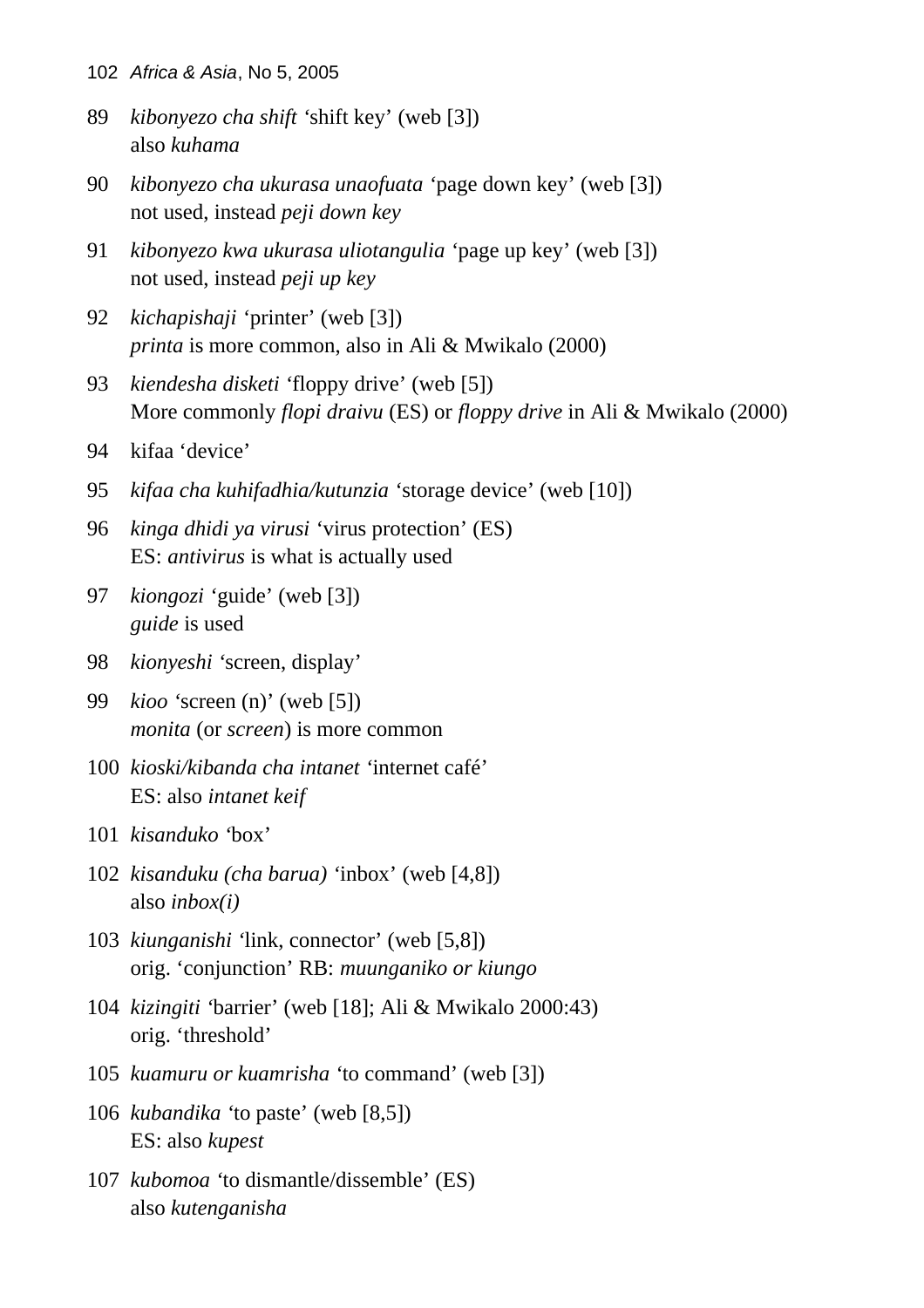- 108 *kubonyeza '*to press' (web [3])
- 109 *kubonyeza mara mbili '*to double click'
- 110 *kuchagua '*to select' (web [3])
- 111 *kuchapa, kuchapisha '*to print' (web [3])
- 112 *kuchapisha '*to publish' can also mean 'to print' (web [16])
- 113 *kufunga '*to close' (web [3]) ES: also *kuklozi*
- 114 *kufungua '*to open' (web [3]) ES: also *kuopen*
- 115 *kufuta, kuondoa '*to delete' (web [3]) ES: also *kudelete*
- 116 *kuhifadhi '*to save' (web [5]) orig. 'preserve', ES: also *kutunza* or *kuseivu*
- 117 *kuhifadhi (kama) '*to save (as)' (web [3]) ES: also *kusevu kama*
- 118 *kuingia kwenye mtandao '*to log on to the net' (web [14]) ES: also *kulogin*
- 119 *kumbukumbu '*memory' (web [3])
- 120 *kuperuzi '*to surf, browse' (*Sauti ya Voda*, July-September 2003)
- 121 *kupiga chapa '*to print' (web [7], and elsewhere) *kuprinti* is also commonly used
- 122 *kupitia '*to surf, browse' (web [5]) ES: also *kusaaf* or *kubrauz*
- 123 *kurambaza '*to navigate or surf' ES: not used, instead *kusurf*
- 124 *kurekebisha usawa '*to align left and right' (web [3]) orig. 'to duplicate' ES: also *kualign* or *kupanga*
- 125 *kurudufu '*to photocopy' also *kutoa kopi*
- 126 *kutafuta '*to search, surf' (ES) also *kusearch*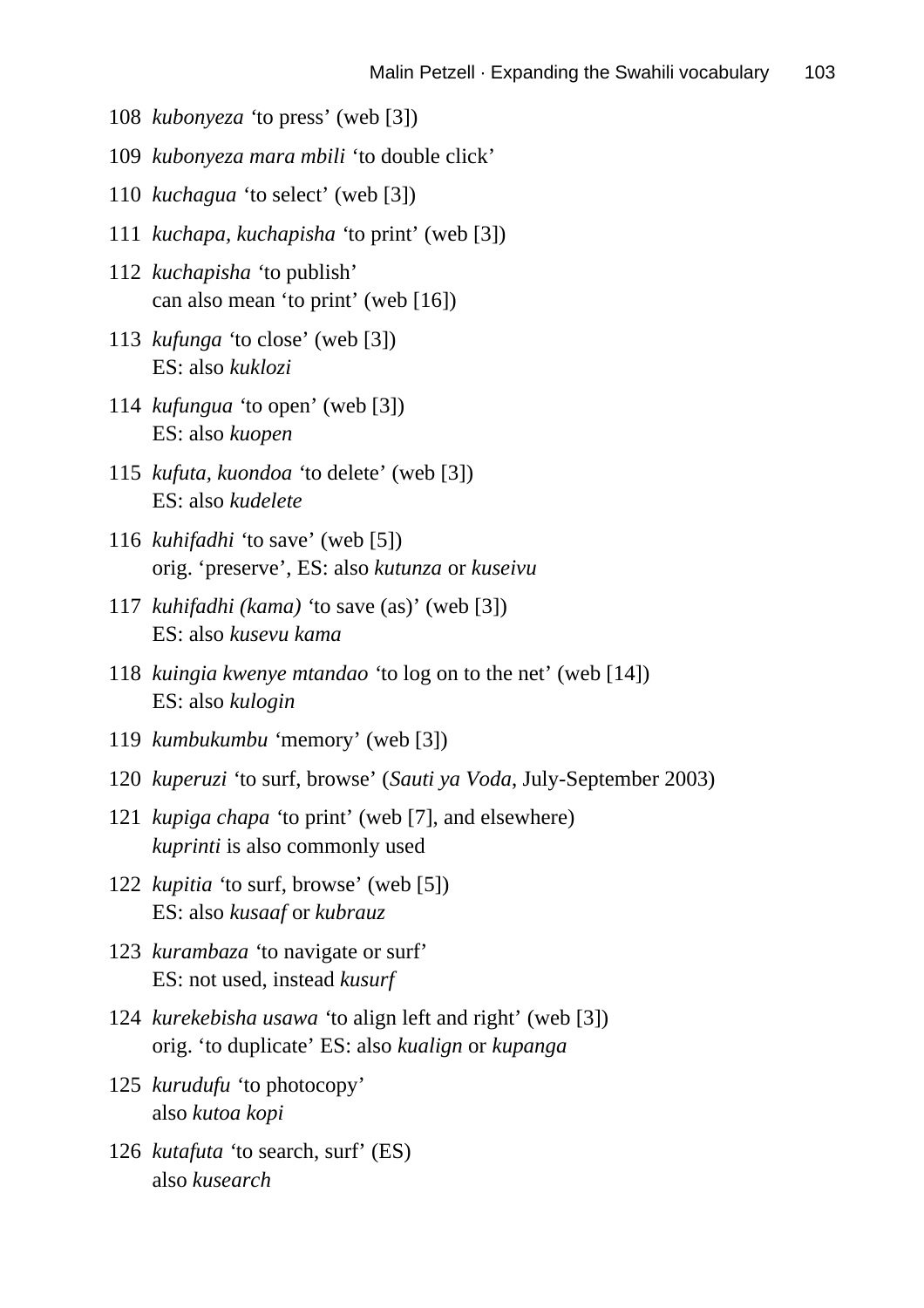- *Africa & Asia*, No 5, 2005
- *kutoa copi '*to photocopy'
- *kutoa nakala '*to print' (KL; MZ)
- *kutoa nakala '*to photocopy'
- *kutum(i)a (ujumbe) '*to send (sb a message)' (*Sauti ya Voda*, December-March 2004:37; JJ)
- *kuunganisha '*to install' (ES)
- *kuunganishwa (kwenye mtandao wa mawasiliano) '*(to be) online' (web [3]; *Sauti ya Voda*, December-March 2004:31) orig. 'connect', ES: *kuwa online or nimeunganishwa kwenye mtandao*. 'I'm online' is: *niko connected* or *niko reachable*. RB: *kuwa tayari kwa ajili ya mawasiliano*
- *kuwasha '*to switch on, start'
- *kuwasilisha '*to submit'
- *kuzima '*to shut down, switch off'
- *kuzuia '*to block' (web [13])
- *masahihisho '*correction' (web [3])
- *mawasiliano na teknolojia '*IT and communications' (*Sauti ya Voda*, December-March 2004:21)
- *menyu '*menu' (web [3]) also *orodha ya mambo* or *yaliyomo*
- *mfumo '*system' also *system*
- *mfumo wa uendeshaji '*operating system' (web [3])
- *mistari chini '*underline (n)' (web [3])
- *mlio/sauti '*signal, ring sound' (*Sauti ya Voda*, December-March 2004:24, et passim) also meaning 'cry' or 'clink', *ishara* 'signal'
- *mshale (mishale) '*arrow, cursor' (web [3,5]) or *kionyeshi*
- *mtandao '*network' (*Sauti ya Voda*, December-March 2004) also used for 'internet' sometimes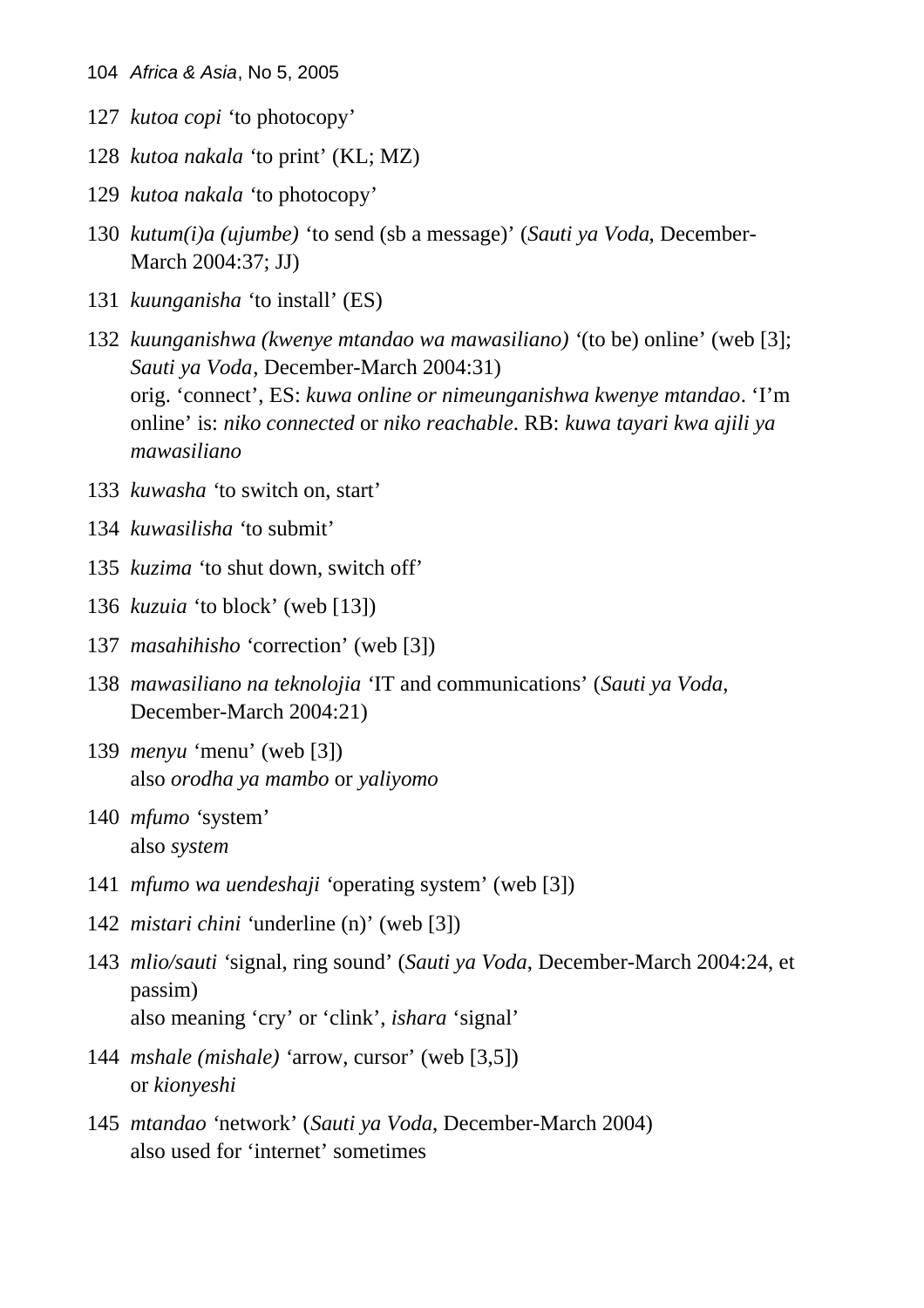- 146 *mtandao wa mawasiliano '*network coverage' (*Sauti ya Voda*, December-March 2004:6)
- 147 *mtumiaji '*user'
- 148 *ndege '*aeroplane' orig. 'bird'
- 149 *neno la siri '*password' (ES; RB; web [3]) also *alama ya uficho* or *password*
- 150 *ongea '*chat (n)' (web [8,13]) also *chat*
- 151 *sanduku '*box' also *boxi*
- 152 *tanbihi '*footnote' (web [3]) orig. 'note', from Arabic
- 153 *teknolojia ya mwasiliano '*IT' (ES) or *IT*
- 154 *uchaguzi '*selection' (web [3])
- 155 *uchapaji '*printing' (web [3])
- 156 *ujumbe mfupi (wa maneno) '*sms' (*Sauti ya Voda*, December-March 2004) also *message*
- 157 *ujumbe ombi '*query' (web [3]) also *swali* 'question'
- 158 *ujumbe wa sauti '*voicemail' (*Sauti ya Voda*, December-March 2004)
- 159 *ukurasa (kurasa) '*(web)page' (web [3,5]) also *page*
- 160 *ukurasa wa kwanza utakao funguka kwenye mtandao wa intaneti '*start/home page' (RB)
- 161 *ukurasa wa nyumbani '*home page' (web [6,19]) *ukurasa wangu* is more common if you referring to your own page. Or *ukurasa wa pekee*
- 162 *usalama* 'security'
- 163 *uteuzi '*choice' (web [3])
- 164 *uunganishaji (wa mtandao) '*network connection' (ES)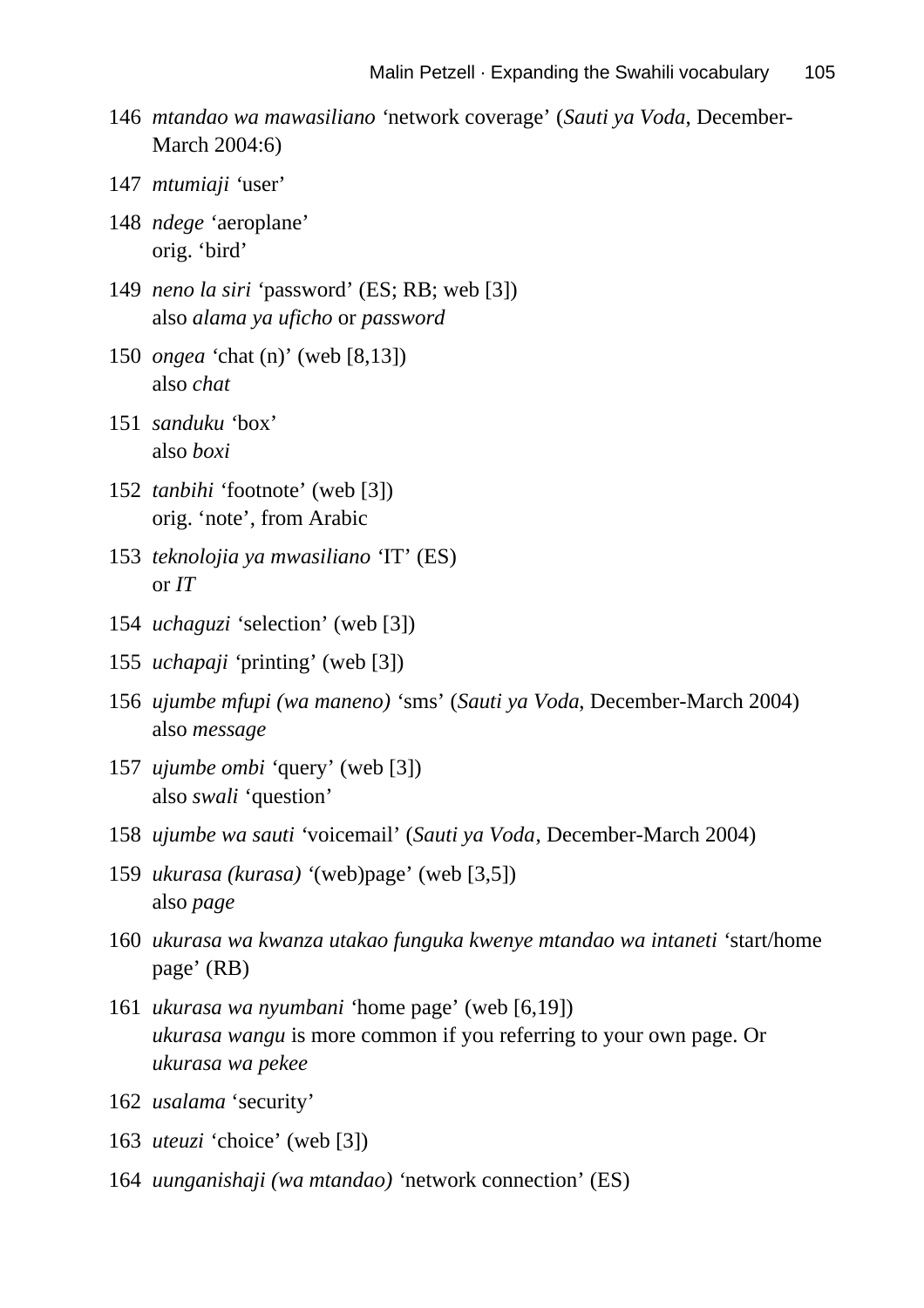#### **Terminology that is invented (or innovative)**

- 165 *barua pepe '*email' orig. *pepea* 'husk' or 'blow in the wind', also *imaili*
- 166 *deck '*tape or CD player or video'
- 167 *huduma ya simu za mkononi '*digital wireless…' (*Sauti ya Voda*, December-March 2004) this is not translated but reformulated orig. 'mobile phone service'
- 168 *imejaa dola '*there was pre-paid time' (*Sauti ya Voda*, December-March 2004:6)
- 169 *jina la utani '*nickname' (web [8])
- 170 *kiambatanisho '*attachment' (ES; RB) from *kuambatana* 'to stick together'
- 171 *kielezo '*index (n)' (ES) from *kueleza* 'to explain'
- 172 *kipekuzi '*browser' "from *kupekua* 'to investigate'
- 173 *kuangalia ndani ya komputa makontent mbalimbali au kutafuta tovuti (websites) mbalimbali katika intaneti* 'to browse' (RB) ES: also *kubrowse* or *kutandaa* (web [13])
- 174 *kubeep '*to give someone a ring and hang up before they pick up' (ES; JJ; widely occurring on the internet) also *kubip/u*
- 175 *kujiandaa '*to be standby' (*Sauti ya Voda*, December-March 2004) orig. 'to get prepared or provided' also *kuwa standby*
- 176 *kujitatiza '*to crash' (web [3]) ES never heard it but prefers *kujam* or *kujichanganya*, not found on the internet, orig. 'to mix yourself up'
- 177 *kukwama '*to get jammed' (KL; web [14])
- 178 *kusafisha picha '*to develop a photo film' orig. 'to clean photos'
- 179 *kutayarisha muundo wa disketi '*to format a diskette' (web [3]) ES not heard it, would use *ku(i)fomat*